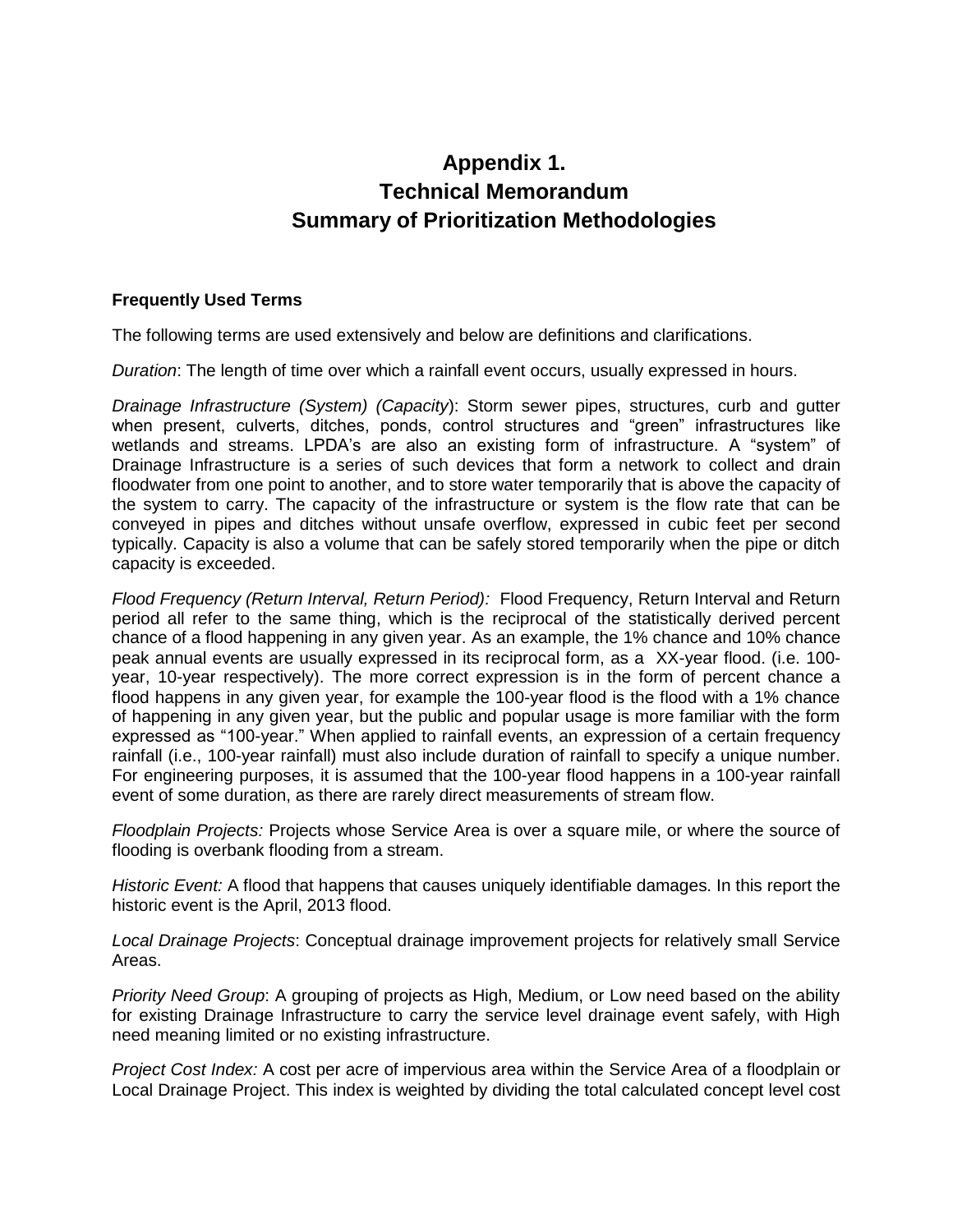by a factor reflecting the number of structures for which residents reported flooding. The effect of the factor is to weigh the ranking towards those areas with more reported structural damages.

*Service Area:* The topographic area within the Village draining to the point in the Drainage Infrastructure system where flooding occurs. All impervious areas upstream of the flooded location are "served" by the system in terms of carrying the flood water generated from that property to the location in question.

*Service Level Drainage Events*: A standard rainfall event which the Village uses to set a goal of providing Drainage Infrastructure for as a minimum. This report recommends a 10-year, 6-hour duration rainfall over the Service Area as an initial minimum standard by which to prioritize projects.

#### **Underlying Assumptions and Recommendations for Prioritizing Drainage Projects**

Any system of prioritization and concept project development will, of necessity, embody certain assumptions, choices, policies and general principals. The following is a list of those underlying principals integral to these recommendations.

- 1. In order to more effectively communicate the Village's goals, this prioritization framework uses the concept of "Service Level Drainage Events" based on 6-hour duration rainfalls, of a 2-year and 10-year return frequency, occurring over a Service Area defined as the sub-watershed upstream of a given point on the drainage system. This service level will provide capacity for over 95% of all the rainfall events the Village experiences in a given year. As the Village approaches reaching a given service level Village-wide, a new and higher service level can be established as a Village-wide goal, in step with the future replacement and renovation of infrastructure in an on-going program. Virtually all new development that has occurred in the Village under the Countywide Ordinance (enacted in 1991) has provided Drainage Infrastructure to convey and store runoff in excess of these Service Level Drainage Events, but there is a very large portion of the Village that does not have Drainage Infrastructure capable of safely and without impact conveying and storing these Service Level Drainage Events. Many parts of the Village have very little or no defined Drainage Infrastructure, so conveyance occurs overland and storage of flood flows is in streets, backyards and sometimes basements. We recommend that the Village adopt a goal of serving all areas of the Village with Drainage Infrastructure capable of storing and conveying the Service Level Drainage Events adopted. This policy would not preclude designing and constructing Drainage Infrastructure to handle far larger floods, but it helps to focus priority of expenditure on areas that are currently underserved. In summary, this 2014 Program assumes the level of service drainage event is the flood that occurs in a 10-year, 6-hour duration rainfall event carried in a combination of storm sewers and overflow swales or ditches. Carrying the flood in pipes is capped at the flow from a 2-year, 6-hour duration for areas to be served by new storm sewers. This concept was derived from the following:
	- a. The Village of Downers Grove has set, as a goal, a policy of providing Drainage Infrastructure of a minimum uniform capacity to all properties as a service to the residents. Drainage Infrastructure is typically characterized as having a fixed capacity, however in fact the capacity is also dependent on a series of interrelated assumptions and policies. It is customary to talk about capacity in terms of a return interval, in the form of 2-year, 10-year, 100-year, etc. This return frequency is applied to rainfall events, but a further complicating factor is that there is no one single rainfall event that corresponds to a particular return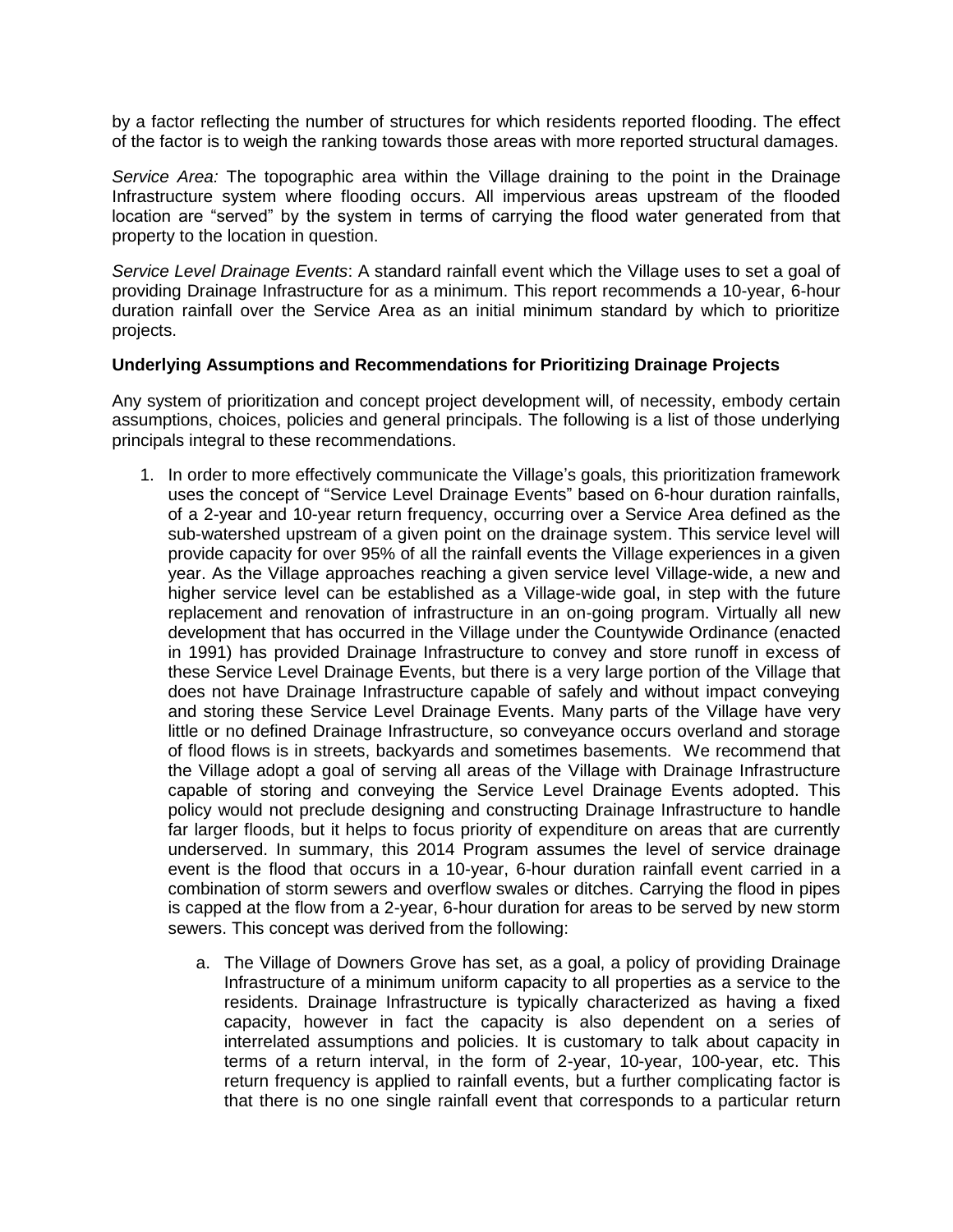frequency, as there are multiple durations of events having the same return frequency. So to fully describe a storm, both the duration of the rainfall and the frequency are required to further characterize the storm in relation to the demand produced on the infrastructure to determine its capacity. The capacity is expressed then in a flow rate and volume of runoff to be stored. Finally, the spatial location and aerial extent of the rainfall event is important as the response of Stormwater Infrastructure is highly dependent on the "where" and "when" questions which drive flow rates in creeks and pipes.

- b. The custom of talking only about return frequency is often confusing, as storms which appear to happen frequently are all termed as "10-year" or "100-year." The public is frustrated by the idea that "flooding solutions" do not appear to work, when in reality the "solution" is developed for a specific return period, duration, aerial extent and spatial location of rainfall event and not all of the possible combinations of rainfall events which happen in nature, and which all can be thought of as a single return frequency.
- 2. Although perhaps an oversimplification, it is true that surface drainage "flows downhill". As an underlying recommendation, this framework recognizes that drainage problems manifest anywhere along a Drainage Infrastructure system, and while a "flooding" problem can be local and specific, the Drainage Infrastructure in question is serving an area, not just individuals. Consequently, all land contributing to runoff is "served" by the infrastructure, and contributes to problems and benefits from solutions to those problems. This framework utilizes the watershed boundary to a point along the existing drainage system (even if poorly defined system) to map a "Service Area" for the infrastructure. This watershed boundary is used for the purpose of calculating Service Level Drainage Events, and is also used to establish the quantity of impervious area in the sub-watershed, taken from the Villages GIS data base and corresponding to the impervious area used to calculate stormwater utility fees.
- 3. Drainage improvement projects should focus on providing solutions as locally as feasible, in recognition of the network-nature of a Drainage Infrastructure system and the fact that it is very easy to transfer flooding problems downstream. As one looks progressively downstream at a drainage system, the drainage area served can increase tremendously, and the number of combinations of separate events that can trigger flooding can increase by orders of magnitude. Localizing solutions allow for mitigation of a greater proportion of the combinations of events that can trigger a flood. When comparing and prioritizing projects, it is helpful to distinguish areas where drainage areas have become so large that solutions to local flooding issues will require more complexity, and compare those projects against each other as opposed to flooding where the root cause is limitations in the local infrastructure. The recommended framework then creates two classes of projects: "Local Drainage Projects" and "Floodplain Projects." These two titles are for classification only and are not intended to be completely descriptive of causes of flooding.
- 4. A recommendation for a prioritization framework should also be sensitive to costs. It should also be weighted towards projects which provide some measure of improvement for those who have experienced significant structural damages in some historic event. The 2014 Program is based on the April 2013 flood event as the most recent "historic event." The recommended "cost metric" is the cost of the improvement project per acre of impervious area served. The project cost for a Service Area is adjusted based on the number of structures reporting significant damage in an historic flood (in this study, the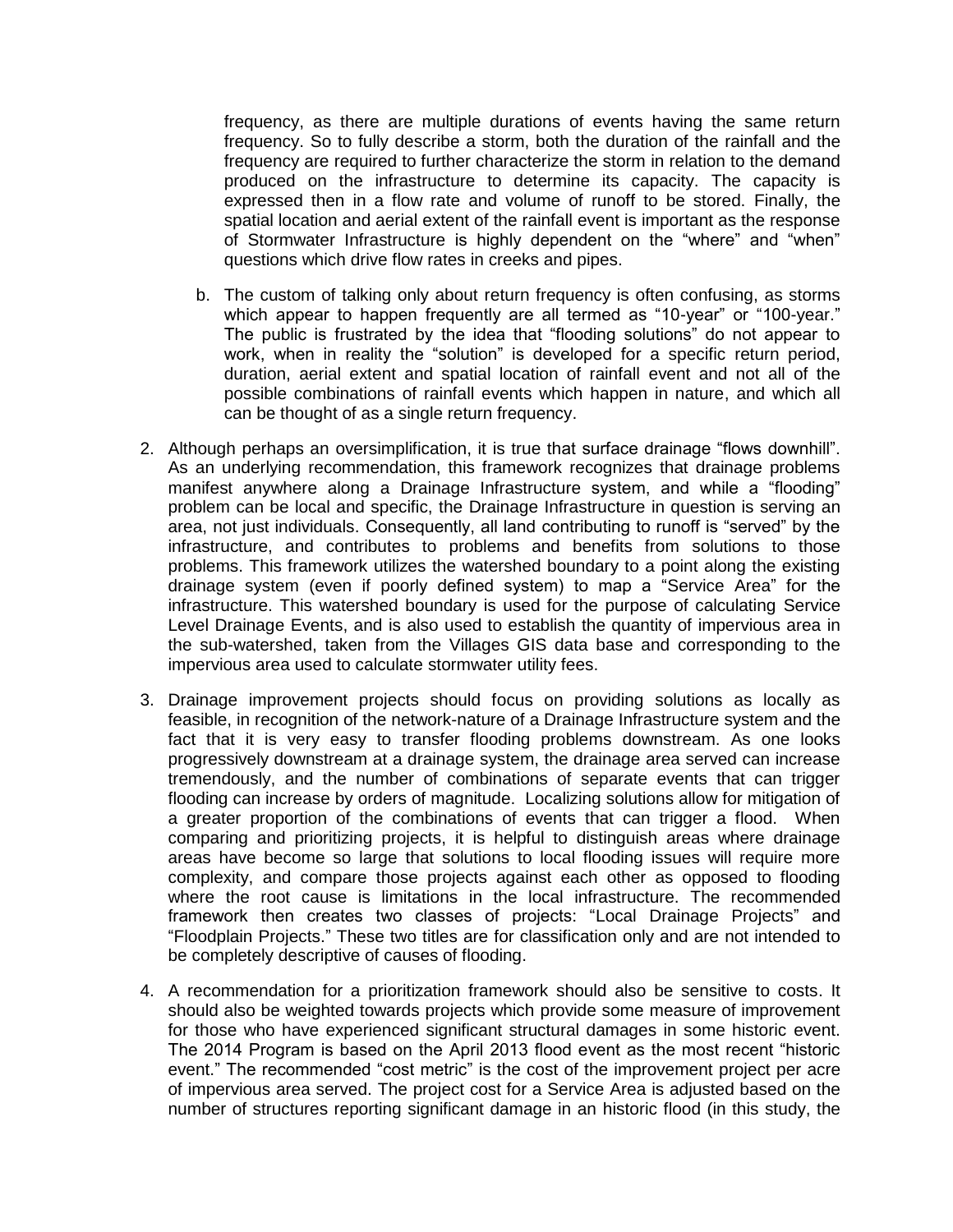April 2013 event was used). The reduction factor is a divisor, so the project cost is for prioritization purposes reduced by the structure index, giving higher priority to groupings with concept projects where more structural damage was reported. Floodplain project costs use the same system for developing the Cost Index.

#### **Mechanics of the Prioritization Framework**

The following is a step-by-step walk-thru of the prioritization procedure so that it can be replicated and new projects added in the same framework for comparison.

- 1. Identify a historic flood. For 2014, the historic flood is the April 2013 flood event. In earlier Village-wide studies, such as the "Watershed Infrastructure Improvement Plan." A different historic flood was used, namely the flood that occurred in 2006.
- 2. Compile damage reports and select damage areas for study. This part of the process was performed by Village staff and summarized in the form of specific project areas to review. For 2014, an initial list of 20 project areas for review was identified by the Village. Later, another area was added so a total of 21 project areas were considered under this framework. Applying this framework, 16 of the projects were considered "Local Drainage Projects" and 5 were considered "Floodplain Projects."
- 3. Develop "concept level" projects for each area that are judged to provide a drainage improvement. Using available information and field reconnaissance, professional judgment and experience, suggest drainage improvement projects designed to increase the service level of Drainage Infrastructure, with the goal of raising the level of service to meeting or exceeding standard set by the service level drainage event. Project concepts were influenced by absence or presence of existing infrastructure, and "permit-ability" of projects under the Village's version of the countywide ordinance. Projects were not fully 'designed" nor analyzed, but fatal flaws were identified. Where the improvements required flood storage either to displace existing flooding or to mitigate for conveyance improvements, the concept level opinions of cost look to give preference to existing vacant lots for acquisition. Flood barriers such as berms will require easements when located on private property, for which a cost is included. In some cases, neighborhood cooperation and donation of easements for projects can significantly reduce project cost, which will improve the ranking of the project against others of the same Priority Need.
- 4. Review all projects with Village Staff.
- 5. Prepare concept level cost estimates and exhibits depicting projects. In concept development and only for costing purposes, it was assumed certain properties would be acquired to develop flood storage. However, the report makes no reference to specific properties, and all land acquisition necessary is assumed to be voluntary. For cost estimating purposes, costs to Acquire the property are assumed using tools like "Zillow," and lots without structures are assumed to cost approximately ¼ of the cost of surrounding homes. Structure demolition where applicable is calculated separately. Costs at this level of plan development are broad unit prices encompassing typical other work associated with the particular type of improvement. Engineering costs of 15% of construction and a contingency of 15% of construction and land costs is added to make up the total project cost.
- 6. Determine Priority Need Group and Project Cost Index to develop prioritized list. Steps 1-5 above are required for both Local drainage and Floodplain Projects. These steps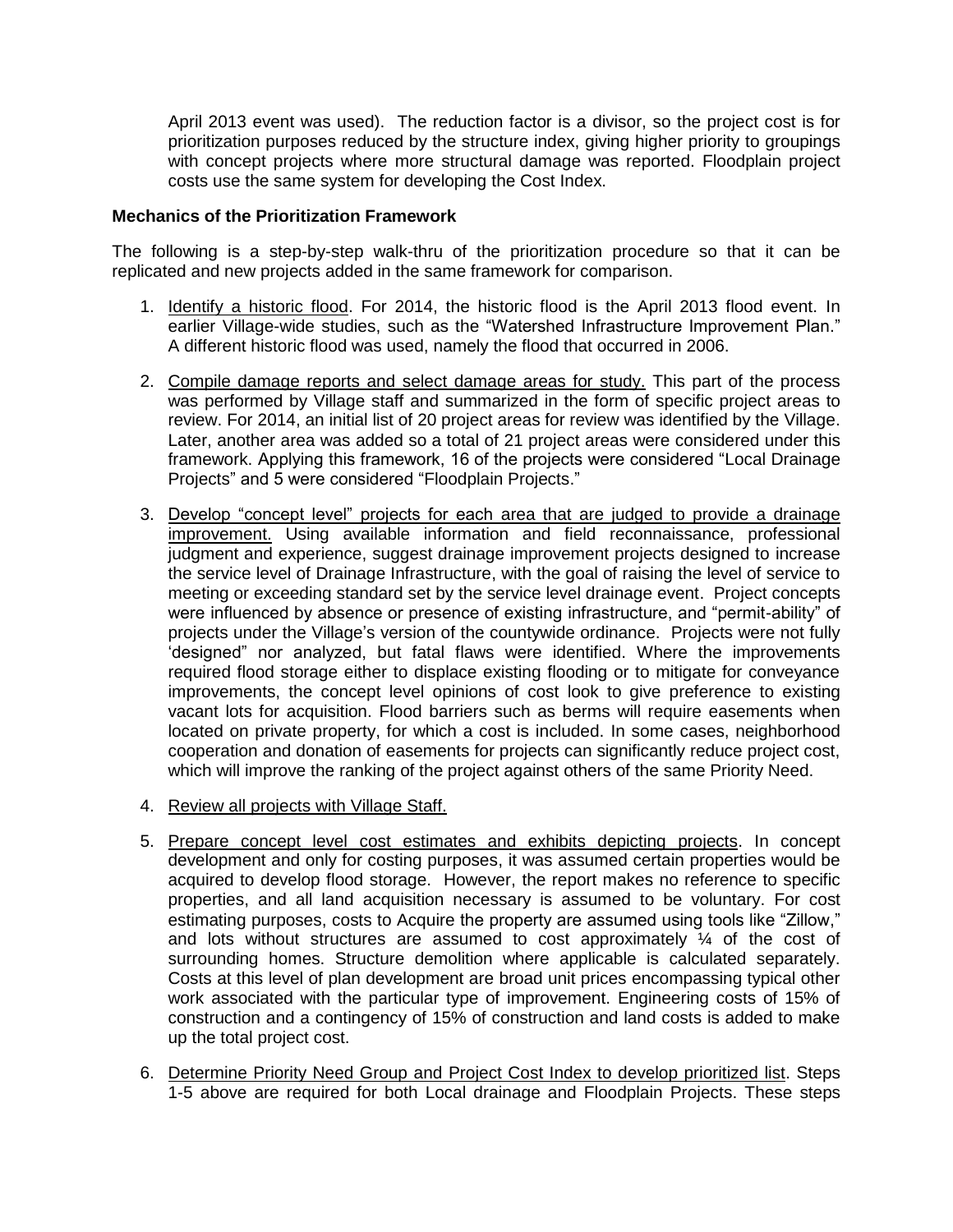result in not only an identified project but also in the "Project Cost Index" discussed in steps 11 and 12 below. A "Priority Need Group" is also determined for Local Drainage Projects in the following step numbers 7-11. The Priority Need Group is used to determine to what degree the Service Area already has Drainage Infrastructure that has the capacity to convey or store the Service level drainage event. High priority need indicates very little or no existing Drainage Infrastructure, while low priority need indicates that the Service Area already has a Drainage Infrastructure system with a capability at or approaching the capacity required for the service level drainage event. Floodplain Projects are only ranked against each other, and only in relation to the Project Cost Index calculated in step 12 below. Finally, the list is further subdivided based on whether or not the Project requires some form of Land Acquisition or intergovernmental agreement, in which case it is recommended that only moneys through preliminary engineering and land acquisition be programmed until land and agreements are obtained.

- 7. Determine the Project "Service Area." This is the drainage area to the downstream limit of the proposed infrastructure, and includes all upstream lands which drain to either new proposed Drainage Infrastructure or to the existing infrastructure being relieved. Within the Service Area, determine the impervious area (from existing GIS data base).
- 8. Calculate 2-year and 10-year, 6-hour duration service level drainage event flows from Service Area. Use 1-subarea modeling of the Service Area with assumed times of concentration calculated by Standard methodologies. The corresponding rainfall events are 10-year 3.35" and 2-year 2.28" of 6-hour duration (Huff  $1<sup>st</sup>$  Quartile distribution).
- 9. Calculate capacity of existing Drainage Infrastructure and volumes stored in LPDA. Existing Drainage Infrastructure in this context refers to the existing storm sewers, roadside ditches or sideyard swales designed for the purpose of flood conveyance and contained in restrictive easements. Where none of these are evident, the existing capacity is considered to be zero for this calculation. Capacity is flowing fully at the slopes indicated by topography for ditches. Storm sewer capacity is determined from slopes calculated from differences in inverts for storm sewers, as taken for the GIS data base. The LPDA volume used for the calculation was taken from the plan representation of LPDA in the Villages GIS data base, and assuming that area represented the inundation from a 100-year flood, then digitizing underlying contours taken from available Village mapping to calculate the total volume.
- 10. Determine the Priority Need Group from existing conveyance and Flood storage as follows. The Priority Need Group is based on a scoring system which compares the capacity of the existing Drainage Infrastructure to the service level drainage event and the score consists of two calculated parts, each with a maximum value of 100 for a maximum score of 200. Higher scores indicate that the capacity of the existing Drainage Infrastructure is farther from the standard of the service level drainage event. The conveyance portion of the score is determined from the degree to which the existing infrastructure already provides storm sewer conveyance up to a 2-year event and total conveyance up to a 10-year event. The second part of the score is based on whether the project is displacing the volume of an existing LPDA with new flood storage. Projects that provide improvement of conveyance to systems below the Village's standard, and provide flood storage displacing existing LPDA flood storage, receive the highest priority grouping. Three Priority Need Groups are formed: High (score 200-121), Medium (score 120-81) and Low (score 80-0). These ranges were determined from sensitivity testing of the actual projects, which showed that there were breakpoints in the scoring such that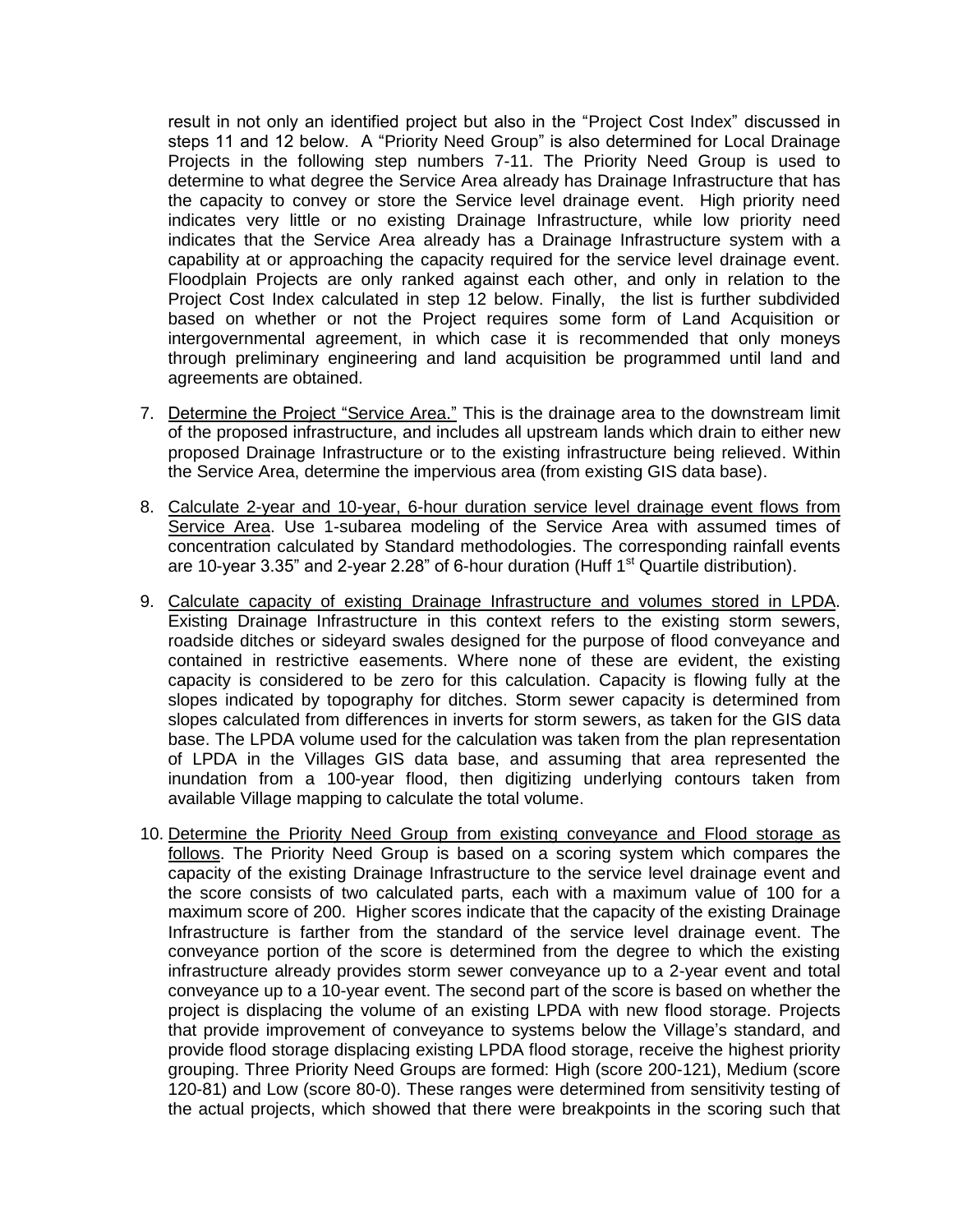High priority reflected displacement of LPDA volume in areas where there was the least amount of infrastructure available to drain an LPDA, and medium encompassed those projects where some existing Drainage Infrastructure was present but of low capacity and upgrades needed to usually include new flood storage. Those situations correlate generally with structural damages reported.

- 11. Determine Project Cost Index. The rating is the structure damage adjusted cost per acre of impervious area served. The lower the adjusted cost per acre, the higher the project will be ranked within the sub-set of projects within the same Priority Need Group.
- 12. Determine Project Cost Index for Floodplain Projects. For Floodplain Projects, take the structure damage adjusted project cost, and divide by the total impervious area within the Village limits of the watershed up to the downstream point of the project. This cost per acre of impervious is then used to order the Floodplain Projects, and lower costs are rated higher in the prioritization.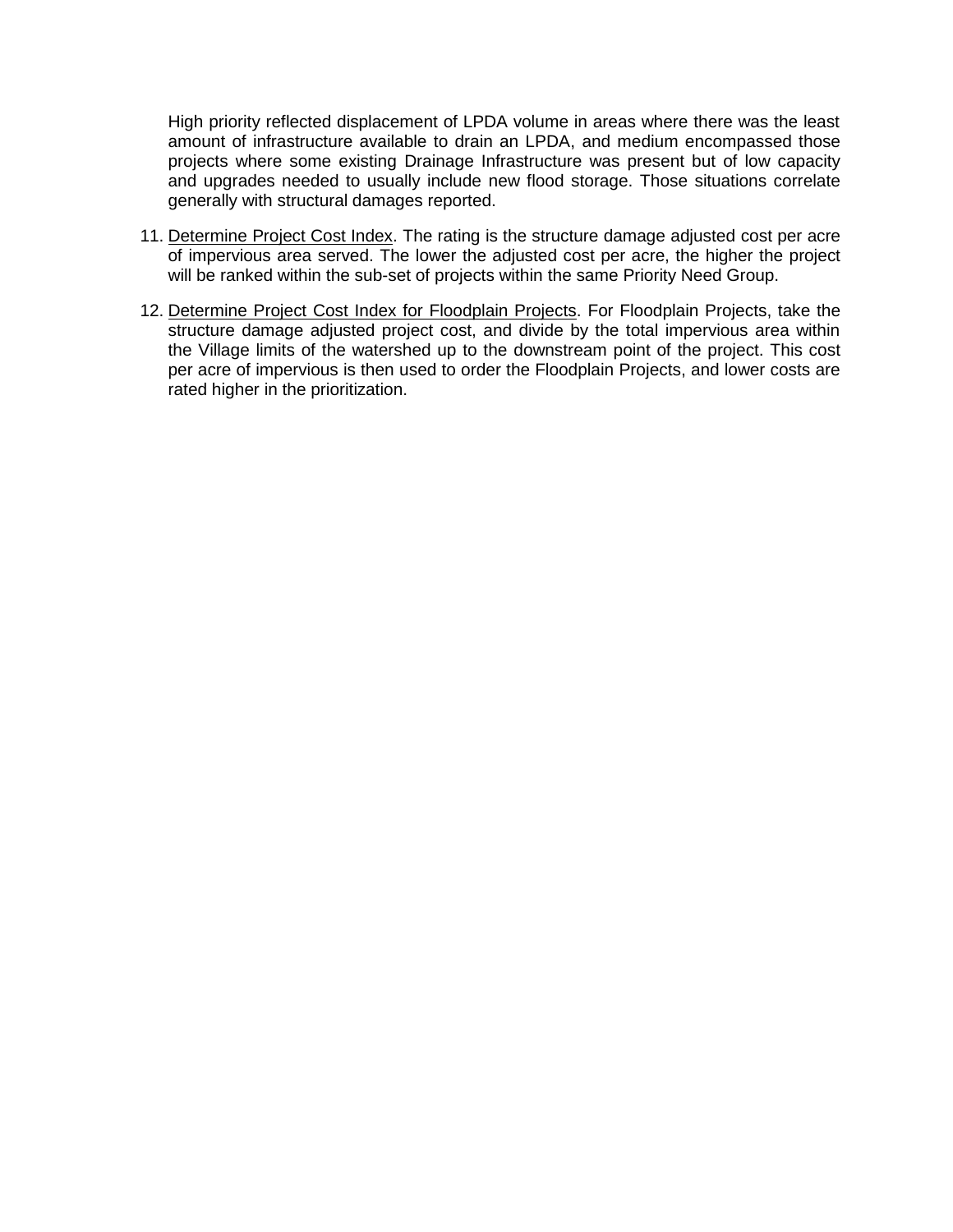# **Appendix 2.**

**Summary of Residents Reports by study area**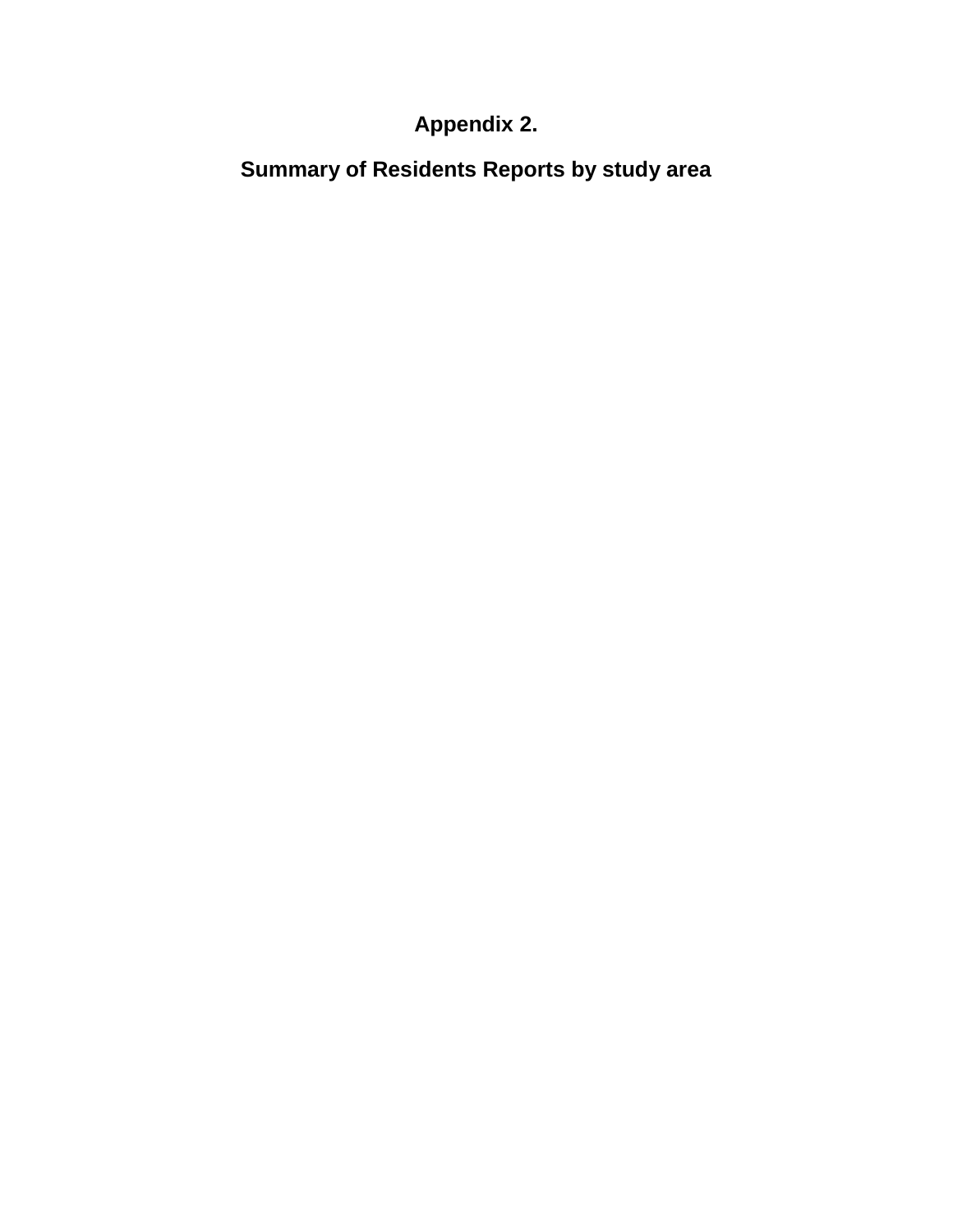#### 13-0254 **Downers Grove 2014 Stormwater Program Project List**

| <b>New</b>     | Old            |                                                      |                                                                                                                                               |                                                                                                                                                                                                                                                                                                                                                                                                                                                                                                                        |                                                                                                                            |                                                                                                                                                                                                                                                                                                                           |
|----------------|----------------|------------------------------------------------------|-----------------------------------------------------------------------------------------------------------------------------------------------|------------------------------------------------------------------------------------------------------------------------------------------------------------------------------------------------------------------------------------------------------------------------------------------------------------------------------------------------------------------------------------------------------------------------------------------------------------------------------------------------------------------------|----------------------------------------------------------------------------------------------------------------------------|---------------------------------------------------------------------------------------------------------------------------------------------------------------------------------------------------------------------------------------------------------------------------------------------------------------------------|
| Number         | number         | <b>Project Name</b>                                  | <b>General notes from Initial Review</b>                                                                                                      | Complaints                                                                                                                                                                                                                                                                                                                                                                                                                                                                                                             |                                                                                                                            |                                                                                                                                                                                                                                                                                                                           |
|                |                |                                                      |                                                                                                                                               |                                                                                                                                                                                                                                                                                                                                                                                                                                                                                                                        |                                                                                                                            |                                                                                                                                                                                                                                                                                                                           |
|                | $\overline{2}$ | Black Oak Drive Between Saratoga and<br>Candlewood   | Check complaint, might be<br>floodplain/crossculvert/roadway overflow issue                                                                   | Black oak: A- Retention at 39th and highland overflowed,<br>water flowed between homes on black oak and candlewood, V3: LA-D. Critical west of Highland, Chronic on<br>home at lowpoint surrounded, basement flooding from<br>description? Candlewood: A- 39th street flooding backup<br>(fixed last year?) flow between homes                                                                                                                                                                                         | Candlewood drive. Replace inlet grates with type<br>11 thoughout watershed to improve maintenance<br>related issues. LA310 | Runnoff flows between homes in no<br>defined infrastructure, home access<br>cut off, possible basement flooding                                                                                                                                                                                                           |
|                | 3              | Downers Drive/Virginia Street/Seeley Ave./40th<br>٢t | Stream flows through back yards, resident on 40th<br>street lost landscaping, culvert for driveway<br>downstream at Jehovahs witness facility | Virginia--A-house surrounded by water; B-water in losest and<br>2nd level, flooded septic; Seeley-- A-small amount in<br>basement through window well, flow coming from east<br>across seeley; B-crawl space flooding; C-small flooding of<br>basement; D-flow down side yard and coming from across<br>the street, basement flooding(small); E-street flooding; F-<br>burned out sump pump; G-basement flooding(seepeage<br>overheated sump pump) and flow on street                                                  | V3: LA-C. A series of stormsewer installations and<br>upsizes, with storage. Proejct \$14mil to \$18mil                    | Ephemeral creek running through<br>backyards casuing nuisance damages                                                                                                                                                                                                                                                     |
|                | 5              | Elm and Earlston Between Ogden and 41st St.          | Flow west to east between 4225 elm and 4229 elm,<br>no infrastructure at all on Elm flows to LPDA101                                          | Earlston--A-small basement flooding; Elm--A-basement<br>flooding, street flooding between Ogden and 40th;B-<br>basement; C-lost power and sump pump stopped basement<br>flooding, garage and yard flooded (garage had hole in it); D-<br>street flooding and flooding in side yards; E- basement<br>flooding                                                                                                                                                                                                           | CBB-SJN-E, no LPDA but near sj101, no projects                                                                             | SJN-E north of Ogden is identified to<br>flow south, but my actually more likely<br>flow north between eEarlston and<br>Glenndenning, across 41st street into<br>LPDA 17 and ultimately into LPDA 16<br>potential for a sewer on elm running<br>north and emptying into upstream end<br>of wetland bank north of 41st st. |
|                | 6              | Pershing Between Ogden and Grant                     | Massive drainage area to low spot on Pershing<br>Avenue                                                                                       | A and B both report basement flooding, not reported from<br>overland, storm sewers need cleaning, not a complaint but<br>appears multifamily north of low point on east side would be<br>cut off by street flooding                                                                                                                                                                                                                                                                                                    | CBB-SJN-B, sjn26                                                                                                           | Could excavate basin north of alley<br>between belmont and pershing, all<br>vacant and already part of LPDA 26                                                                                                                                                                                                            |
|                | $\overline{7}$ | Grant and Downers Intersection                       | Culvert already under Bike trail, check complaint                                                                                             | All complaints are from A Grant, no storm sewer on grant,<br>neighbors drainage on each side of her, nothing specific<br>related to april event, just onging complaints                                                                                                                                                                                                                                                                                                                                                | not in SJN,                                                                                                                | 1540 seems to be at high point of grant,<br>no real project recommended                                                                                                                                                                                                                                                   |
|                | 8              | Washington south of Ogden/Highland Court             | Discharge of storm sewer near east end of highland<br>court aggravates Washington street drainage and<br>drains between homes                 | A Highland court-runoff from Dogspot (break in curb line)<br>and Sears runs into B, then into A, overland flow into<br>basement and garage; Washington street--A-Dogspot<br>complaint; B-water off of Highland Ct.; C-water in<br>basement, cracks in foundation; D- street flooding; E-street<br>flooding; F-basement flooding; G-general; H-water in<br>basement; I-street flooding; J-basement flooding; Highland-<br>K-reported sump pump failure<br>Drendel-A,B,C,D,E all report street flooding significant, one | CBB-SJN-D, LPDA sj90, no projects                                                                                          | North end of washington-highland court<br>is a local drainage between proerties<br>problem, potentially need new storm<br>piping; Washington low point will<br>require new basin somewhere<br>vacant land on west side of street might<br>be able to excavate storage for storm                                           |
| $\overline{7}$ | 11             | Drendel Road South of Indianapolis                   | need map                                                                                                                                      | resident says storm sewer is plugged.                                                                                                                                                                                                                                                                                                                                                                                                                                                                                  | CBB- SJN-A Not identified with any project                                                                                 | sewer improvement                                                                                                                                                                                                                                                                                                         |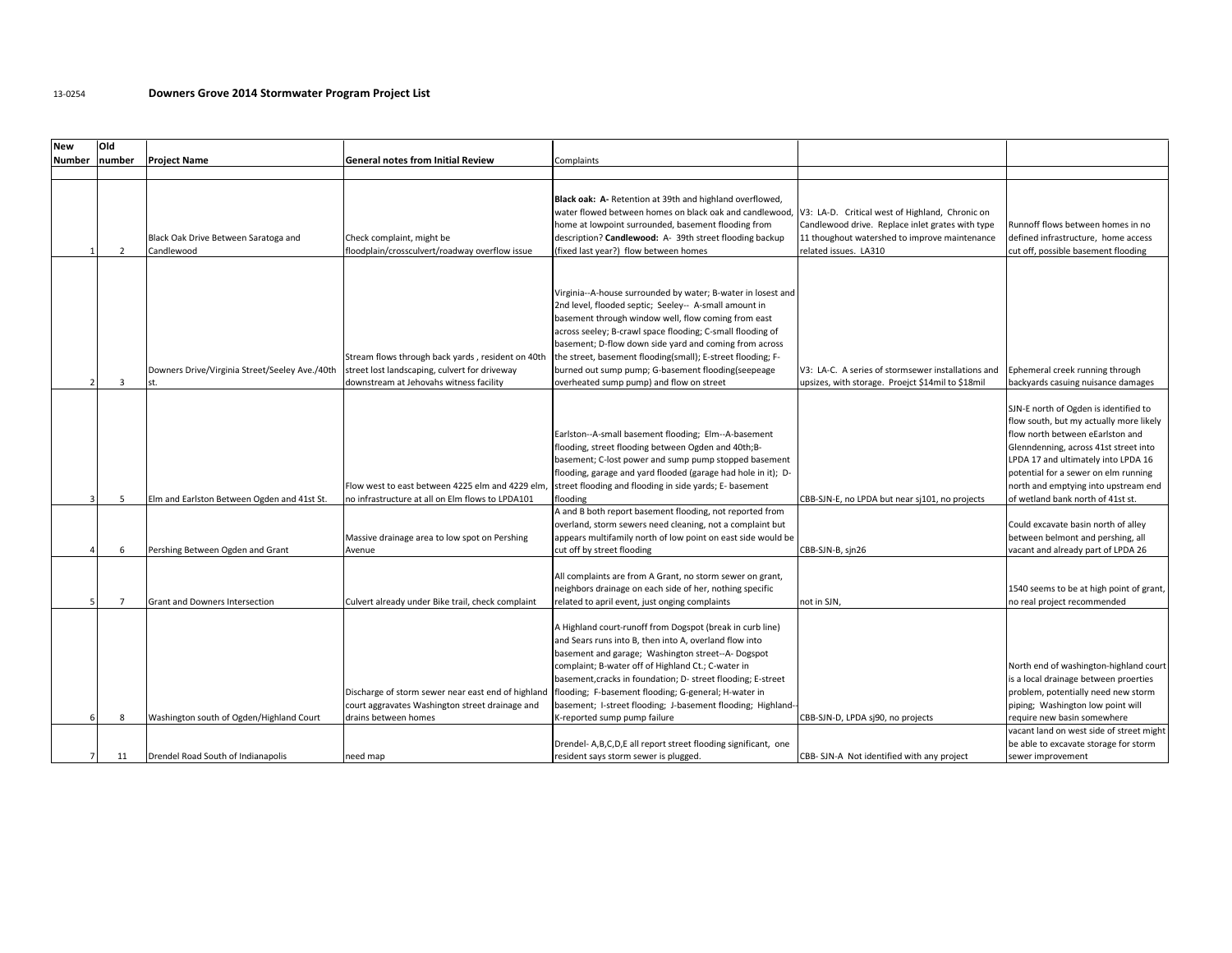|                     |     |                                                 |                                                     | Chase: A-seepage into kitchen, downstairs of split level,                      |                                                                       |                                            |
|---------------------|-----|-------------------------------------------------|-----------------------------------------------------|--------------------------------------------------------------------------------|-----------------------------------------------------------------------|--------------------------------------------|
|                     |     |                                                 |                                                     | under back door; B- Chase and Haddow entire road flooded;                      |                                                                       |                                            |
|                     |     |                                                 |                                                     | C-ditch erosion; D-pressure on foundation, pipe replacement                    |                                                                       |                                            |
|                     |     |                                                 |                                                     | last summer with smaller pipe?, open filed with a creek, lots                  |                                                                       |                                            |
|                     |     |                                                 |                                                     | of debris preventing flow, did not rehook up french drain;                     |                                                                       |                                            |
|                     |     |                                                 |                                                     | furthest south on east side of street front yard flooding                      |                                                                       |                                            |
|                     |     |                                                 |                                                     | culvert at driveway, water in the house, culvert drains to                     |                                                                       |                                            |
|                     |     |                                                 |                                                     | ditch under train station, pump out of golf ocourse? From                      |                                                                       | see if golf course can restrict flood flow |
|                     | 12  | Chase Avenue between Haddow and Warren          | runoff from golf course maintenance facility        | video                                                                          | CBB- SJN-A Not identified with any project                            | further, improve ditch/culvert system      |
|                     |     |                                                 |                                                     | Walbank--A, basement flooding;B-crawlspace;C-basement; D-                      |                                                                       |                                            |
|                     |     |                                                 | Flow in back yards between seeley and Walbank       | lost car at warren and walbank;E-water in lowest level; F-                     |                                                                       | new storm sewer constructed (Burke         |
|                     |     |                                                 | south, flow down Walbank to Warren depression       | basement; G-basement; H-intersection flooded; I-basement                       |                                                                       | plan) but with restrictor must solve       |
|                     | 14  | Walbank North of Warren                         | <b>Sterling Pond</b>                                | flooded                                                                        | CBB-SJN-C LPDA SJ 40 and 42                                           | stroage problems to permit and open        |
|                     |     |                                                 |                                                     |                                                                                |                                                                       |                                            |
|                     |     |                                                 |                                                     | Prince--A, basement flooding;B- basement flooding; C-                          |                                                                       |                                            |
|                     |     |                                                 |                                                     | basement flooding; D-Basement flooding; Forest--A-drainage                     |                                                                       |                                            |
|                     |     |                                                 |                                                     | across backyards, storm sewer backup; B-basement flooding;                     |                                                                       |                                            |
|                     |     |                                                 |                                                     | C- flow from main st., landscaping, sump pump backflow,                        |                                                                       | large drainage area from north,            |
|                     |     |                                                 | Sag on Forest avenue flows west, garage and inlet,  | basment flooding; D-basement; E-basement; F-street                             | CBB-SJN-D LPDA SJ71 Not identified with any                           | posssilbe vacant lot at 4824 Prince for    |
| 10                  | 15  | South of Praire Between Forest and Price        | flows to Prince street                              | flooding; G-basement and gargage flooded                                       | projects                                                              | storage                                    |
|                     |     |                                                 |                                                     |                                                                                |                                                                       |                                            |
|                     |     |                                                 |                                                     | Debolt: A-Linden in bad condition between Chicago and                          |                                                                       |                                            |
|                     |     |                                                 |                                                     | OPraire, water flow from Gierz to linden down east side of                     |                                                                       |                                            |
|                     |     |                                                 |                                                     | deblot, utility pole at Praire and Linden through sewer line?;                 |                                                                       |                                            |
|                     |     |                                                 |                                                     | B-landscaping damage only, bad drainage at Gierz and                           |                                                                       |                                            |
|                     |     |                                                 |                                                     | Linden a problem, new house on Gierz a problem, curbs on                       |                                                                       |                                            |
|                     |     |                                                 |                                                     | gierz bring debolt more water, Gierz from Linden to douglas                    |                                                                       |                                            |
|                     |     |                                                 |                                                     | has only two small drainas for 27 houses; Gierz: A-2 inches                    |                                                                       |                                            |
| 11                  | 15B | Debolt/Linden/Gierz                             | none                                                | of water in basement                                                           | CBB-SJN-E, LPDA sj107, project sJN 104                                |                                            |
|                     |     |                                                 |                                                     |                                                                                |                                                                       |                                            |
|                     |     |                                                 |                                                     | Hitchcock--A-crawl space and seepage; B- basement                              |                                                                       |                                            |
|                     |     |                                                 |                                                     | flooding(small), backyard no drain; C-bckyard drainage,                        |                                                                       |                                            |
|                     |     |                                                 |                                                     | basement flood; D- basement and 6" on first floor; E-                          |                                                                       |                                            |
|                     |     |                                                 |                                                     | basement (small); F-basement flood; G-basement flooding; H-                    |                                                                       |                                            |
|                     |     |                                                 | Depression North of Hitchcock homes has no outlet   | basement; I-basement; J-basement (sewer backup); K-                            |                                                                       | catchbasin in back yard, storm sewer to    |
| 12                  | 17  | Hitchcock Between Cornell and Glenview          | residents pump out, set up piping for pumpout.      | basement; Gilbert and cornell intersection street flooding                     | CBB-SJN-B, no LPDA, Project SJN503                                    | front yard for pump out                    |
|                     |     |                                                 |                                                     |                                                                                |                                                                       |                                            |
|                     |     |                                                 |                                                     | Benton: A-Basement flood; B- Basement flooding, water                          |                                                                       |                                            |
|                     |     |                                                 |                                                     | coming out of street manholes; C- Stormsewer backup,                           |                                                                       |                                            |
|                     |     |                                                 |                                                     | street flooded, basement flood, water from backyard                            |                                                                       |                                            |
|                     |     |                                                 |                                                     | through windowwells and broke windows; D- Basement                             |                                                                       |                                            |
|                     |     |                                                 |                                                     | flood; E-street flooding at Randall and Benton 2'-4'; F-                       |                                                                       |                                            |
|                     |     |                                                 |                                                     | sanitary backup, window well window broken by water                            |                                                                       |                                            |
|                     |     |                                                 |                                                     | coming in; Elmwood: G-water filled basement and entered                        |                                                                       |                                            |
|                     |     |                                                 |                                                     | first floor; H- Flooded crawlspace; I- yard and garage                         |                                                                       |                                            |
| 13<br>(re-          |     |                                                 |                                                     | flooded, Flooded basement/crawl; J-Basement flooded, 9' in                     |                                                                       |                                            |
| named as<br>$FP-4)$ | 18  | Benton and Elmwood Between Maple and<br>Randall | connection to big storm sewer, 500 year floodplain  | basement; K-crack in foundation; L-assume from<br>description flooded basement | CBB-SJN J, project sjn517, immediately south is<br>project sjn183/112 | overflow-potential home purchase           |
|                     |     |                                                 |                                                     |                                                                                |                                                                       |                                            |
|                     |     |                                                 |                                                     | Jefferson--A-street flooding basement backup; B-yard and                       |                                                                       |                                            |
|                     |     |                                                 |                                                     | street flooding, flooded shed, basement minor and seepage;                     |                                                                       |                                            |
|                     |     |                                                 |                                                     | C-basement seepage, front and backyard flooding; Middaugh                      |                                                                       |                                            |
|                     |     |                                                 |                                                     | -A-subsidence cracking; B-basement flooding through                            |                                                                       | vacant land in LPDA 58 and 65, vacant      |
| 14                  | 22  | Middaugh and Jefferson                          | flow on Middaugh? Check complaint                   | window wells                                                                   | not SJN, SJS- B near sjs58 project                                    | on Middaugh                                |
|                     |     | West Side of Lyman between Kenyon and           |                                                     |                                                                                |                                                                       |                                            |
| 15                  | 23  | Blanchard                                       | steep grade on Lyman, check complaints              |                                                                                | SJS-C, between 408 and 409                                            |                                            |
|                     |     |                                                 |                                                     |                                                                                |                                                                       |                                            |
|                     |     |                                                 | Weak overall drainage system, lots of septic fields |                                                                                |                                                                       |                                            |
| 16                  | 24  | Hobson Triangle Area                            | flooded, homes near downstream end at Janes         |                                                                                | PRC F                                                                 |                                            |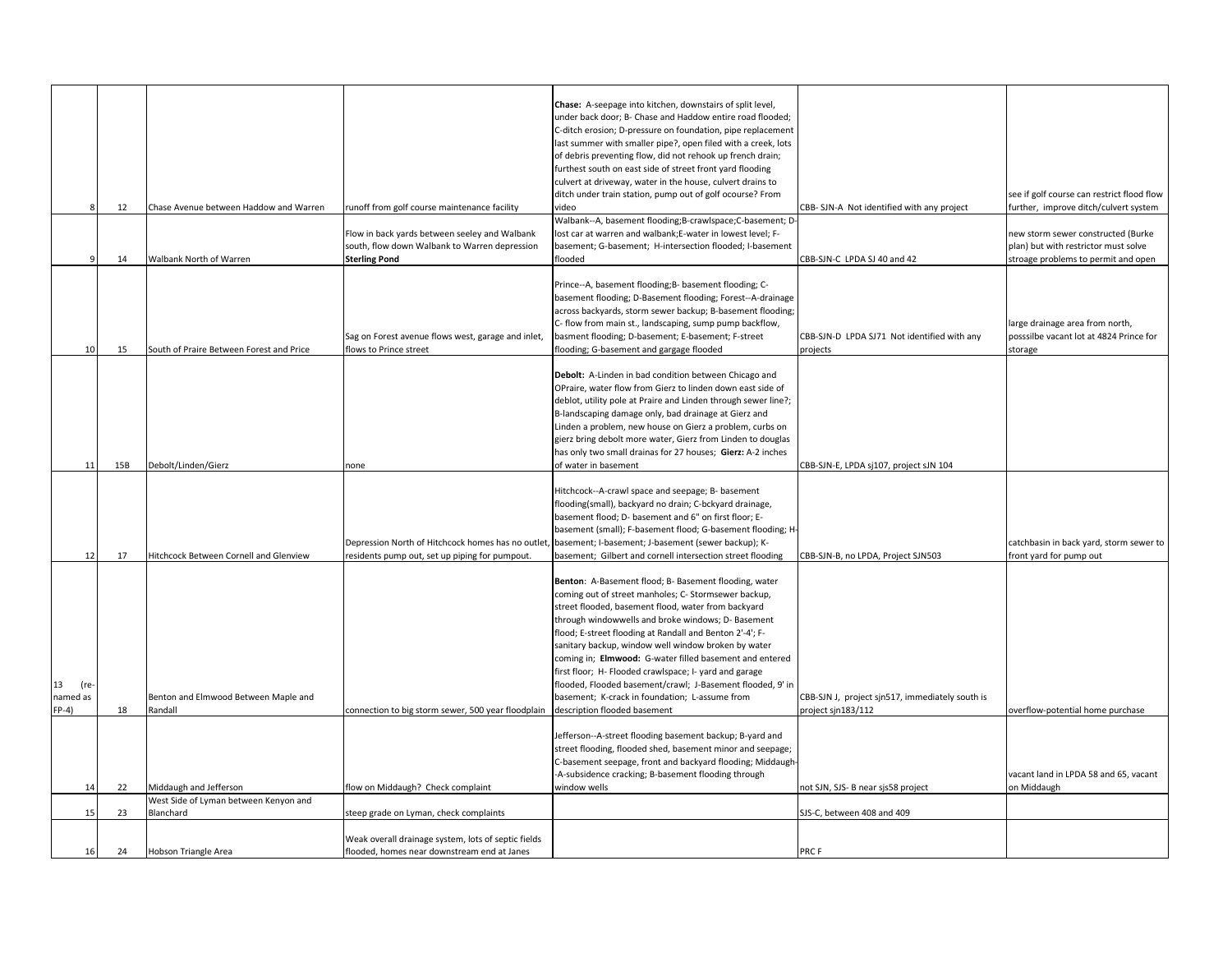|        |                                    | St. Josephs Creek North of BNSF to Hummer                                           | business flooding, culvert sized for 2-year, overflow                                            |                                                                                                                                                                                                                                                                                                                                                                                                                                                                                                                                                                                                                                                                                                                                                                                                                                                                                                                 |           |  |
|--------|------------------------------------|-------------------------------------------------------------------------------------|--------------------------------------------------------------------------------------------------|-----------------------------------------------------------------------------------------------------------------------------------------------------------------------------------------------------------------------------------------------------------------------------------------------------------------------------------------------------------------------------------------------------------------------------------------------------------------------------------------------------------------------------------------------------------------------------------------------------------------------------------------------------------------------------------------------------------------------------------------------------------------------------------------------------------------------------------------------------------------------------------------------------------------|-----------|--|
| $FP-1$ |                                    | Park                                                                                | route broblem?                                                                                   |                                                                                                                                                                                                                                                                                                                                                                                                                                                                                                                                                                                                                                                                                                                                                                                                                                                                                                                 |           |  |
| $FP-2$ |                                    | St. Josephs Creek South of BNSF to 55th Street                                      | Own 3 vacant lots, includes substantial damaged<br>structure, grate on upstream end of big storm |                                                                                                                                                                                                                                                                                                                                                                                                                                                                                                                                                                                                                                                                                                                                                                                                                                                                                                                 |           |  |
| $FP-3$ |                                    | Deer Creek from Fairview east to Village Limits<br><b>Sterling Park Pond</b>        | Massive flooding, overflow north from westmont<br>ponds<br>Review WIIP project                   | 55th Pl.: A-no floodin;B- sewer backup; C-seepage and sump<br>pump overflow; 55th St.: A-storm sewer backup from front<br>of houseflow between houses filled window well, window<br>broke and flooded basement; B-flood to ceiling of finished<br>sub-basement; C-57 inches of water in lowest level; D-<br>basement seepage, 2 sump pumps working; 56th Ct.: A-<br>overflow from King Arthur Apartments, flooded yard, in 1st<br>floor family room and down into basement; 56th St.: A- yard<br>flooded, flooded window well and boke window under<br>pressure; B-2-floors flooded; C-3 feet of water in yard; D-<br>water from floor drains and toilet (sewer backup?); E-84<br>inches of water in basement; F-basement flooded 2 feet; G-<br>sewer backup, no loss of power; Deerpath: A- water in<br>sideyard from creek in 56st to north; B-water flowing over<br>berm seperating westmont from downers gr |           |  |
|        |                                    | Note: project numbers 17-49 and FP-5 thru FP-10 reserved for additions to 2014 list |                                                                                                  |                                                                                                                                                                                                                                                                                                                                                                                                                                                                                                                                                                                                                                                                                                                                                                                                                                                                                                                 |           |  |
|        |                                    |                                                                                     |                                                                                                  |                                                                                                                                                                                                                                                                                                                                                                                                                                                                                                                                                                                                                                                                                                                                                                                                                                                                                                                 |           |  |
|        | <b>Completed or Moving Forward</b> |                                                                                     |                                                                                                  |                                                                                                                                                                                                                                                                                                                                                                                                                                                                                                                                                                                                                                                                                                                                                                                                                                                                                                                 | $V3:LA-E$ |  |
| 50     | $\overline{1}$                     | <b>Brooke Drive and Center Circle</b>                                               |                                                                                                  |                                                                                                                                                                                                                                                                                                                                                                                                                                                                                                                                                                                                                                                                                                                                                                                                                                                                                                                 |           |  |
| 51     | $\overline{4}$                     | 40th and Washington                                                                 |                                                                                                  |                                                                                                                                                                                                                                                                                                                                                                                                                                                                                                                                                                                                                                                                                                                                                                                                                                                                                                                 |           |  |
| 52     | 9                                  | Stanley Avenue between Lincoln and Grant                                            |                                                                                                  |                                                                                                                                                                                                                                                                                                                                                                                                                                                                                                                                                                                                                                                                                                                                                                                                                                                                                                                 |           |  |
| 53     | 10                                 | Washington Street north of Chicago Avenue                                           |                                                                                                  |                                                                                                                                                                                                                                                                                                                                                                                                                                                                                                                                                                                                                                                                                                                                                                                                                                                                                                                 |           |  |
| 54     | 16                                 | Cumnor between sheldon and Chicago                                                  |                                                                                                  |                                                                                                                                                                                                                                                                                                                                                                                                                                                                                                                                                                                                                                                                                                                                                                                                                                                                                                                 |           |  |
| EE.    | <b>DE</b>                          | Downers Grove Estatos Drainago Improvements                                         |                                                                                                  |                                                                                                                                                                                                                                                                                                                                                                                                                                                                                                                                                                                                                                                                                                                                                                                                                                                                                                                 |           |  |

55 25 Downers Grove Estates Drainage Improvements FP-11 A 40th and Glendenning Wetland Complex V3: LA-E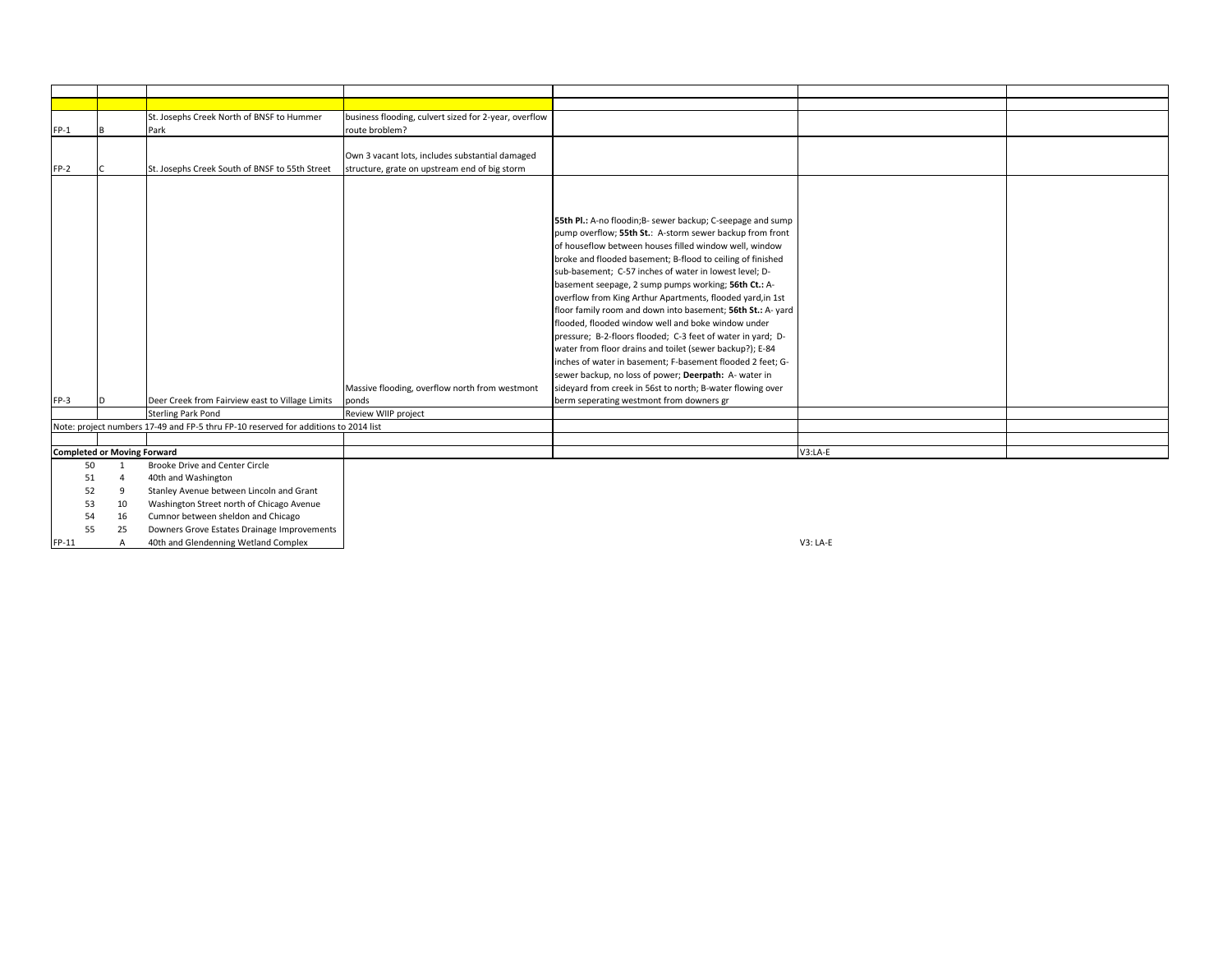### **Appendix 3.**

## **Calculations for Service Level, Project Cost Index and Priority Need Group**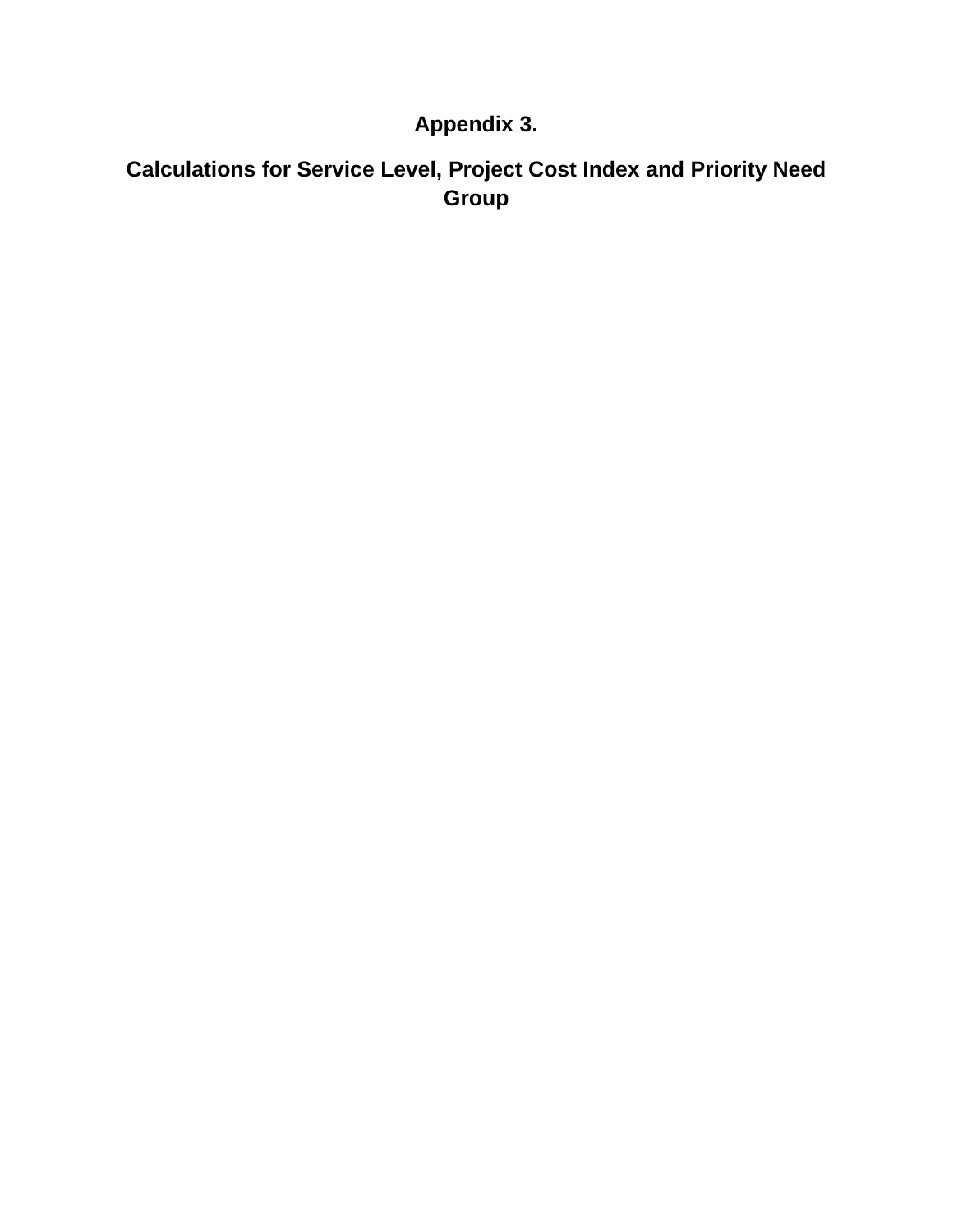|                                                    | Floodplain Project-costs and calculation of Project Cost Index                      |                     |                                                           |                                                 |                                                                    |                      |                                          |                                               |                                           |              |                                        |                                      |                                     |                    |                                   |                                      |                                                                      |                               |
|----------------------------------------------------|-------------------------------------------------------------------------------------|---------------------|-----------------------------------------------------------|-------------------------------------------------|--------------------------------------------------------------------|----------------------|------------------------------------------|-----------------------------------------------|-------------------------------------------|--------------|----------------------------------------|--------------------------------------|-------------------------------------|--------------------|-----------------------------------|--------------------------------------|----------------------------------------------------------------------|-------------------------------|
| Project number and<br>location                     | Component Description                                                               | Compone nt quantity | Component Component<br>$\overline{\text{c}}$<br>Unit cost | project                                         | of project<br>Impervious area<br>within Downers<br>Grove at end of | Drainage Area to end | Reported homes and<br>businesses Flooded | Flooded structure<br>Adjustment               | agreements required<br>Land acquistion or | land Am area | Land acquisition costs of Construction | Engineering at 15% construction plus | contingency at<br>$15\%$ of<br>land | Total Project cost | adjustment<br>Structure<br>damage | adjusted cost<br>Structure<br>damage | limpervious area   adjusted cost<br>  in Downers   per acre<br>Grove | rating-structure<br>mpervious |
| FP-1 STJC north of                                 |                                                                                     |                     |                                                           |                                                 |                                                                    |                      |                                          |                                               |                                           |              |                                        |                                      |                                     |                    |                                   |                                      |                                                                      |                               |
| Railroad                                           |                                                                                     |                     |                                                           |                                                 |                                                                    |                      |                                          |                                               |                                           |              |                                        |                                      |                                     |                    |                                   |                                      |                                                                      |                               |
|                                                    |                                                                                     |                     |                                                           |                                                 |                                                                    |                      |                                          |                                               | easements on 7                            |              |                                        |                                      |                                     |                    |                                   |                                      |                                                                      |                               |
|                                                    | 1.2 Internal drainage improvements, LS<br>1.1 Flood berm, If                        | 80                  | S<br>S<br>60<br>30,000<br>S<br>S                          | $36,\!000$<br>000 (R                            |                                                                    |                      |                                          |                                               | commercial lots<br>same as above          |              | 49,000<br>S                            |                                      |                                     |                    |                                   |                                      |                                                                      |                               |
|                                                    |                                                                                     |                     |                                                           |                                                 |                                                                    |                      |                                          |                                               |                                           |              |                                        |                                      |                                     |                    |                                   |                                      |                                                                      |                               |
|                                                    | Rogers Douglas Maple new culvert, If                                                | 780                 | $1,000$<br>$\ddot{\phantom{0}}$                           | 780,000                                         |                                                                    |                      |                                          |                                               | all village ROW                           |              |                                        |                                      |                                     |                    |                                   |                                      |                                                                      |                               |
|                                                    | comp storage upstream of Rogers, ac-ft                                              | $\mathbb{Z}$        | $100,\!000$<br>s                                          | 120,000                                         |                                                                    |                      |                                          |                                               | 4-lotsvacant                              |              | 160,000                                |                                      |                                     |                    |                                   |                                      |                                                                      |                               |
|                                                    | comp storage downstream of fairview, ac-ft                                          |                     | 129 \$ 100,000                                            | 000621                                          |                                                                    |                      |                                          |                                               | 2-vacant lots                             |              | 160,000<br>S                           |                                      |                                     |                    |                                   |                                      |                                                                      |                               |
|                                                    |                                                                                     |                     |                                                           |                                                 |                                                                    |                      |                                          |                                               |                                           |              |                                        |                                      |                                     |                    |                                   |                                      |                                                                      |                               |
|                                                    | 6 culvert replacement fairview, LS                                                  |                     | 400,000<br>s                                              | 000'00#                                         |                                                                    |                      |                                          |                                               |                                           |              |                                        |                                      |                                     |                    |                                   |                                      |                                                                      |                               |
|                                                    |                                                                                     |                     |                                                           |                                                 |                                                                    |                      |                                          |                                               |                                           |              |                                        |                                      |                                     |                    |                                   |                                      |                                                                      |                               |
|                                                    |                                                                                     |                     |                                                           |                                                 |                                                                    |                      |                                          | Park District, assumed<br>with agreement with |                                           |              |                                        |                                      |                                     |                    |                                   |                                      |                                                                      |                               |
|                                                    | Hummer Park                                                                         |                     |                                                           |                                                 |                                                                    |                      |                                          | at no land cost                               |                                           |              |                                        |                                      |                                     |                    |                                   |                                      |                                                                      |                               |
|                                                    | new channel, If self mitigating for waters<br>7.1 impacts                           | R                   | 400<br>S                                                  | 360,000                                         |                                                                    |                      |                                          |                                               |                                           |              |                                        |                                      |                                     |                    |                                   |                                      |                                                                      |                               |
|                                                    |                                                                                     |                     |                                                           |                                                 |                                                                    |                      |                                          |                                               |                                           |              |                                        |                                      |                                     |                    |                                   |                                      |                                                                      |                               |
|                                                    | 72 new entrance, If                                                                 | 50                  | $200\,$                                                   | 30,000                                          |                                                                    |                      |                                          |                                               |                                           |              |                                        |                                      |                                     |                    |                                   |                                      |                                                                      |                               |
|                                                    | 73 comp storage, ac-ft                                                              | $4.13\frac{5}{2}$   | $\mathbf{S}$<br>100,000                                   | $413,000$                                       |                                                                    |                      |                                          |                                               |                                           |              |                                        |                                      |                                     |                    |                                   |                                      |                                                                      |                               |
|                                                    |                                                                                     |                     | s,                                                        | 298,000<br>$\mathbf{r}$                         |                                                                    |                      |                                          |                                               |                                           |              | 369,000<br>s                           | 344,700                              | 400,050<br>s                        | 3,411,750          | 145                               | 2,436,964                            | $\frac{1}{2}$                                                        | $12,627$                      |
|                                                    |                                                                                     |                     |                                                           |                                                 |                                                                    |                      |                                          |                                               |                                           |              |                                        |                                      |                                     |                    |                                   |                                      |                                                                      |                               |
|                                                    | buy 3-flooded properties                                                            |                     |                                                           |                                                 |                                                                    |                      | ≂                                        |                                               | 3-properties                              |              | 1,065,000<br>$\ddot{\phantom{0}}$      |                                      | 159,750 \$<br>$\hat{\phantom{0}}$   | 1,224,750          | $12\frac{2}{3}$                   | $1,020,625$                          | $268$ \$                                                             | 3,808                         |
| FP-3 Deer Creek from<br>Fainiew East               |                                                                                     |                     |                                                           |                                                 |                                                                    |                      |                                          |                                               |                                           |              |                                        |                                      |                                     |                    |                                   |                                      |                                                                      |                               |
|                                                    | Storage downstream of Fairview, ac-ff.                                              |                     | 18 \$ 100,000                                             | 000081                                          |                                                                    |                      | Dζ                                       |                                               | partial take of lot                       | C5           | $50,\!000$                             |                                      |                                     |                    |                                   |                                      |                                                                      |                               |
|                                                    | 3.1 clean channel east of Deerpath lane, If<br>2 Fairview Culvert Replacement, each | $\approx$           | 150000<br>$150\,$<br>S                                    | 600,000<br>$45,\!000$                           |                                                                    |                      |                                          |                                               | easements on 3 homes                      |              | 21,000                                 |                                      |                                     |                    |                                   |                                      |                                                                      |                               |
|                                                    | 3.2 realign channel east of deerpath lane, I                                        | 450                 | 400<br>s                                                  |                                                 |                                                                    |                      |                                          |                                               | $\frac{1}{2}$                             |              | 100,000                                |                                      |                                     |                    |                                   |                                      |                                                                      |                               |
|                                                    | 33 comp storage e ast of deerpath lane, ac-ft                                       |                     | S<br>2.6 \$ 100,000                                       | $\frac{180,000}{260,000}$                       |                                                                    |                      |                                          |                                               | same property as above                    | 0.81         |                                        |                                      |                                     |                    |                                   |                                      |                                                                      |                               |
|                                                    | 4 detention basin overflow, lump sum                                                |                     | 30,000<br>S                                               | 30,000                                          |                                                                    |                      |                                          |                                               | adjacent town                             |              |                                        |                                      |                                     |                    |                                   |                                      |                                                                      |                               |
|                                                    | 5 berm between detention basin and homes, If                                        | $rac{5}{450}$       | $\circledast$                                             | $\begin{array}{c} 33,600 \\ 22,500 \end{array}$ |                                                                    |                      |                                          |                                               | easements on 7 homes                      |              | 49,000                                 |                                      |                                     |                    |                                   |                                      |                                                                      |                               |
|                                                    | 6 overflow west from golf course, If                                                |                     | R                                                         | $351,\allowbreak 100$                           |                                                                    |                      |                                          |                                               | adjacent town                             |              |                                        |                                      |                                     |                    |                                   |                                      |                                                                      |                               |
|                                                    |                                                                                     |                     |                                                           |                                                 |                                                                    |                      |                                          |                                               |                                           |              | $220,\!000$<br>s                       | 202,665                              | 235,665                             | 2,009,430          |                                   | 669,810                              | 15                                                                   | 5,358                         |
|                                                    |                                                                                     |                     |                                                           |                                                 |                                                                    |                      |                                          |                                               |                                           |              |                                        |                                      |                                     |                    |                                   |                                      |                                                                      |                               |
| Benton and Elmwood<br>Between Maple and<br>Randall | calcualtion under Project ranking                                                   |                     |                                                           |                                                 |                                                                    |                      |                                          |                                               |                                           |              |                                        |                                      |                                     |                    | S                                 | 699,762                              | $\frac{31}{2}$                                                       | 2,221                         |
|                                                    |                                                                                     |                     |                                                           |                                                 |                                                                    |                      |                                          |                                               |                                           |              |                                        |                                      |                                     |                    |                                   |                                      |                                                                      |                               |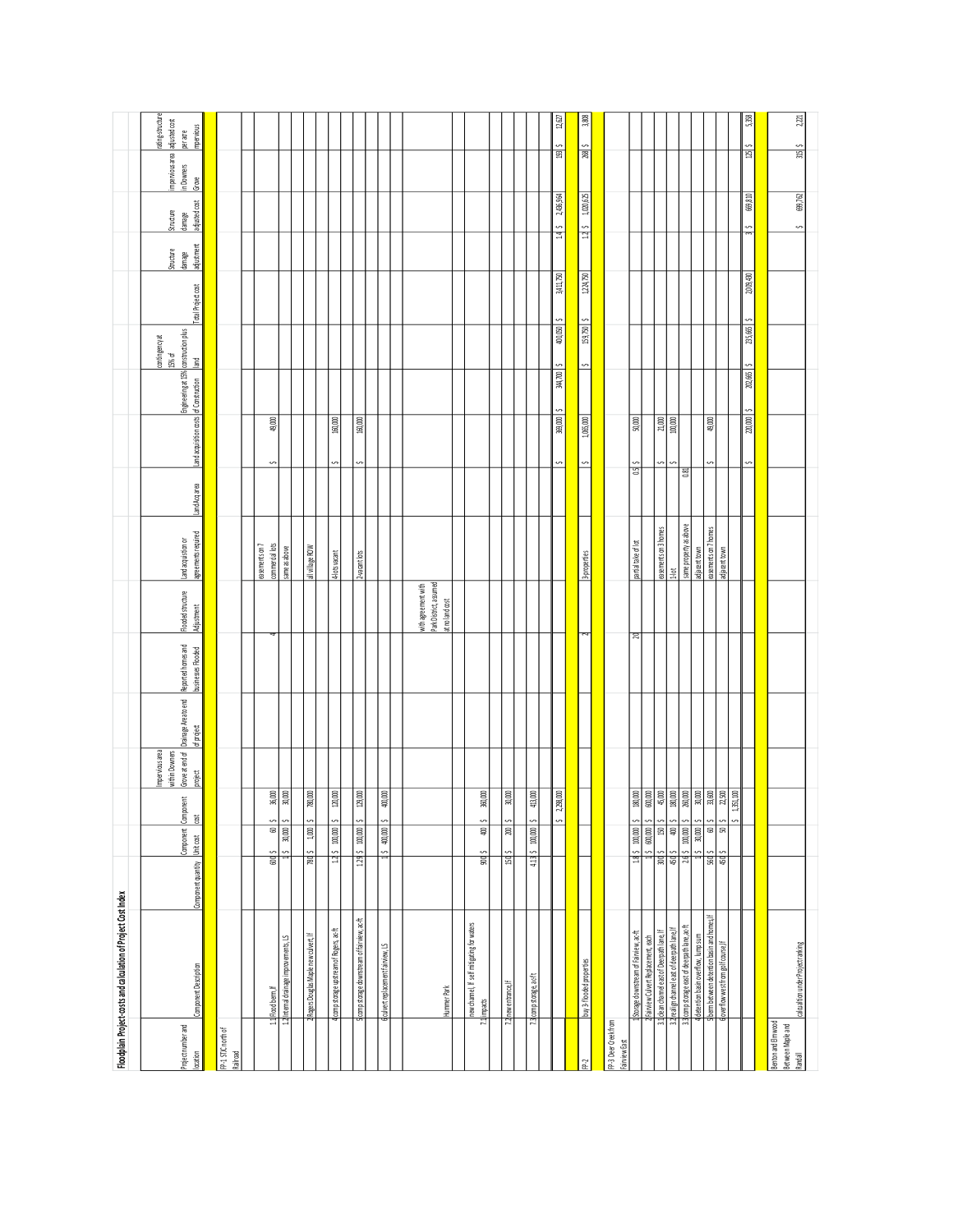|                                           | cost/acre<br>Indexed                                                                                |                                    |                          | 10,838<br>$\hat{ }$ |                 | 72,926<br>S            |                    | 7,756<br>S        |              | 31,591<br>S       |              | 44,869<br>Ş       |                          |           | 99,075<br>Ş       |                   | 38,227<br>Ş       |               | 33,405<br>S       |                 | 1389<br>Ş          |                         | 29,926<br>Ş       |     | 42,642<br>S       |                 | \$120,962         |                         | 2,221<br>Ş                 |                    | 48,702<br>s       |               | \$211,025      |                 | 56,841<br>$\sim$  |                | \$110,906         |              | 39,464            |
|-------------------------------------------|-----------------------------------------------------------------------------------------------------|------------------------------------|--------------------------|---------------------|-----------------|------------------------|--------------------|-------------------|--------------|-------------------|--------------|-------------------|--------------------------|-----------|-------------------|-------------------|-------------------|---------------|-------------------|-----------------|--------------------|-------------------------|-------------------|-----|-------------------|-----------------|-------------------|-------------------------|----------------------------|--------------------|-------------------|---------------|----------------|-----------------|-------------------|----------------|-------------------|--------------|-------------------|
|                                           | indexed cost impervious<br>Structure                                                                |                                    |                          | 222,182<br>S        |                 | 328,167<br>S           |                    | 442,867<br>S      |              | 306,429<br>S      |              | \$1,027,500       |                          |           | \$1,436,591       |                   | 168,200<br>S      |               | 644,714<br>S      |                 | 10,833<br>Ş        |                         | 392,025<br>S      |     | 200,417<br>S      |                 | 725,769<br>S      |                         | 699,762<br>S               |                    | 462,667<br>S      |               | 422,050<br>S   |                 | 403,571<br>S      |                | 177,450<br>S      |              | $55,250$ $5$<br>S |
|                                           | Impervious<br>area                                                                                  |                                    | 20.5                     |                     | ្ន              |                        | $\overline{57}$    |                   | 50           |                   | 2.9          |                   |                          | 14.5      |                   | ₹                 |                   | $\frac{2}{9}$ |                   | $\overline{78}$ |                    | $\overline{13.1}$       |                   | ₽   |                   |                 |                   | $\frac{15}{25}$         |                            | 59                 |                   |               |                | $\overline{11}$ |                   | $\frac{6}{16}$ |                   | 14           |                   |
|                                           | Project concept   flooding or worse   Structure<br>Index<br>Structures with<br>basement<br>reported |                                    | 급                        |                     | $\mathbf{u}$    |                        | $\mathbf{15}$<br>5 |                   | $\mathbf{1}$ |                   | $\mathbf{r}$ |                   |                          | ⊒         |                   | $\mathbf{5}$<br>5 |                   | 즼             |                   | ੜ               |                    | $\overline{\mathbf{a}}$ |                   | ⊟   |                   | ⊞               |                   | $\overline{21}$<br>Ξ    |                            | $\mathbf{15}$<br>5 |                   |               |                | 14<br>4         |                   |                |                   | $\mathbf{u}$ |                   |
|                                           | cost                                                                                                |                                    |                          | 244,400             |                 | 393,800                |                    | 664,300           |              | 429,000           |              | 1,233,000         |                          |           | 1,580,250         |                   | 252,300           |               | 902,600           |                 | $13,000\,$         |                         | 784,050           |     | 240,500           |                 | 943,500           |                         | 1,469,500                  |                    | 694,000           |               | 422,050        |                 | 565,000           |                | $177,450$         |              | 66,300            |
|                                           | Contingency                                                                                         | 15%                                |                          | S<br>28,200<br>Ş    |                 | S<br>48,900<br>S       |                    | S<br>76,650<br>S  |              | S<br>49,500       |              | Ş<br>148,500<br>Ş |                          |           | S<br>200,250<br>S |                   | Ş<br>30,150<br>Ş  |               | Ş<br>115,050<br>Ş |                 | Ş<br>1,500<br>Ş    |                         | S<br>96,525<br>S  |     | S<br>27,750<br>Ş  |                 | S<br>110,250<br>S |                         | S<br>181,500<br>S          |                    | S<br>82,500       |               | Ş<br>49,650    |                 | Ş<br>66,750       |                | Ş<br>20,475<br>Ş  |              | S<br>7,650        |
|                                           | Engineering                                                                                         | 15%                                |                          | 28,200.00           |                 | 18,900.00              |                    | 76,650.00         |              | Ş<br>49,500.00    |              | 94,500.00         |                          |           | 45,000.00         |                   | 21,150.00         |               | 20,550.00         |                 | 1,500.00           |                         | 44,025.00         |     | 27,750.00         |                 | 98,250.00         |                         | 78,000.00                  |                    | S<br>61,500.00    |               | S<br>41,400.00 |                 | S<br>53,250.00    |                | 20,475.00         |              | $7,650.00$ \$     |
|                                           | Construction Design                                                                                 |                                    |                          | Ş<br>188,000<br>s   |                 | $\sim$<br>326,000<br>S |                    | Ş<br>511,000<br>S |              | Ş<br>330,000<br>S |              | Ş<br>990,000<br>Ş |                          |           | Ş<br>\$1,335,000  |                   | Ş<br>201,000<br>S |               | Ş<br>767,000<br>S |                 | Ş<br>$10,000$<br>Ş |                         | s<br>643,500<br>S |     | S<br>185,000<br>S |                 | S<br>735,000<br>S |                         | Ş<br>\$150,000 \$1,210,000 |                    | $550,000$ \$<br>s |               | S<br>331,000   |                 | 445,000   \$<br>S |                | Ş<br>136,500<br>S |              | $51,000$ \$<br>S  |
|                                           | components Subtotal<br>Costs other<br>project                                                       |                                    | -berms                   | \$30,000            |                 |                        |                    |                   |              |                   |              |                   |                          |           |                   |                   |                   | perm          | \$30,000          | Rem. Rest       | \$10,000           |                         |                   |     |                   | 300' Fr. Dr.    | 530,000           | penpipe                 |                            |                    |                   | $550'$ be $m$ | $$30,000$ $$$  |                 |                   |                |                   |              |                   |
|                                           | Flood Storage<br>Cost                                                                               | \$100,000/ac-ft                    |                          | \$50,000            |                 |                        |                    | \$297,000         |              |                   |              | \$435,000         |                          |           | 300,000           |                   | \$93,000          |               | \$59,000          |                 |                    |                         | \$40,000          |     |                   |                 | \$310,000         |                         | \$370,000                  |                    | \$119,000         |               |                |                 | \$97,000          |                |                   |              |                   |
|                                           | Closing costs                                                                                       |                                    |                          |                     |                 | \$20,000               |                    |                   |              |                   |              | \$60,000          |                          |           | 30000             |                   | \$10,000          |               | \$30,000          |                 |                    |                         |                   |     |                   |                 |                   |                         | \$20,000                   |                    | \$20,000          |               |                |                 | \$10,000          |                |                   |              |                   |
|                                           | Demolition<br>Buildiing                                                                             | \$35,000/structure \$10,000/parcel |                          |                     |                 |                        |                    |                   |              |                   |              |                   |                          |           | 105000            |                   |                   |               |                   |                 |                    |                         |                   |     |                   |                 |                   | $\overline{\mathbf{c}}$ | \$70,000                   |                    |                   | @\$5000       |                |                 |                   |                |                   |              |                   |
|                                           | Land Cost                                                                                           |                                    |                          | O                   |                 | \$180,000              |                    |                   |              |                   |              | \$300,000         |                          | $3$ -lots | 900000            |                   | 50,000            |               | 600,000           |                 |                    |                         | \$350,000         |     |                   | easement        | 00008\$           |                         | \$600,000                  |                    | \$120,000         | easement-11   | \$55,000       |                 | \$80,000          |                |                   |              |                   |
|                                           | Roadway<br>Paving                                                                                   | \$100/ft                           |                          |                     |                 |                        | ಜ                  |                   |              |                   |              |                   |                          |           |                   |                   |                   |               |                   |                 |                    |                         |                   | 550 | \$35,000          |                 |                   |                         |                            |                    |                   |               |                |                 |                   |                |                   |              |                   |
|                                           | Greater than<br>Storm Piping<br>$30^{\circ}$                                                        | \$350/ft                           |                          |                     |                 |                        |                    | \$196,000         |              |                   |              |                   |                          |           |                   |                   |                   |               |                   |                 |                    |                         |                   |     |                   |                 |                   |                         |                            |                    |                   |               |                |                 |                   |                |                   |              |                   |
|                                           | Storm piping<br>ess than 30"                                                                        | \$300/ft                           | <b>Jec</b>               | \$108,000           |                 | \$126,000              |                    | \$18,000          | ē            | \$195,000         | 5            | \$195,000         |                          |           |                   |                   | \$48,000          |               | \$48,000          |                 |                    | 吕                       | \$51,000          |     | \$150,000         |                 | \$315,000         |                         |                            | <u>ж</u>           | \$291,000         | ଛା            | \$246,000      | ඹි              | \$204,000         |                | \$105,000         |              | \$51,000          |
| Local drainage Improvements project costs | Stom piping<br>Directional<br>drilling                                                              | \$450/ft                           |                          |                     |                 |                        |                    |                   | ន្ត្រ        | \$135,000         |              |                   |                          |           |                   |                   |                   |               |                   |                 |                    | 50                      | \$202,500         |     |                   |                 |                   |                         |                            |                    |                   |               |                | $\overline{20}$ | \$54,000          |                | \$31,500          |              |                   |
|                                           | Estimated<br>storage<br>flood                                                                       |                                    | 0.5                      |                     |                 |                        | 2.97               |                   |              |                   | 4.35         |                   |                          |           |                   | 0.93              |                   | 0.59          |                   |                 |                    | 0.4                     |                   |     |                   | $\overline{31}$ |                   | $\overline{37}$         |                            | 119                |                   |               |                | 0.97            |                   |                |                   |              |                   |
|                                           | Land area<br>forflood<br>storage                                                                    |                                    | 0.18                     |                     |                 |                        | $\Xi$              |                   |              |                   | 1.61         |                   | No Project               | 1.34      |                   | 0.34              |                   | 0.22          |                   |                 |                    | 0.15                    |                   |     |                   | 1.15            |                   | 137                     |                            | 0.42               |                   |               |                | 0.36            |                   |                |                   |              |                   |
|                                           | number<br>Project                                                                                   |                                    | $\overline{\phantom{0}}$ |                     | $\overline{21}$ |                        | 22                 |                   | $\mathbf{m}$ |                   | 4            |                   | $\overline{\phantom{a}}$ | 9         |                   | $\overline{ }$    |                   | $\infty$      |                   | q               |                    | $\overline{\mathbf{u}}$ |                   | n   |                   | 2               |                   | 13                      |                            | 昌                  |                   | E             |                | 鸟               |                   | 99.1           |                   | 99.2         |                   |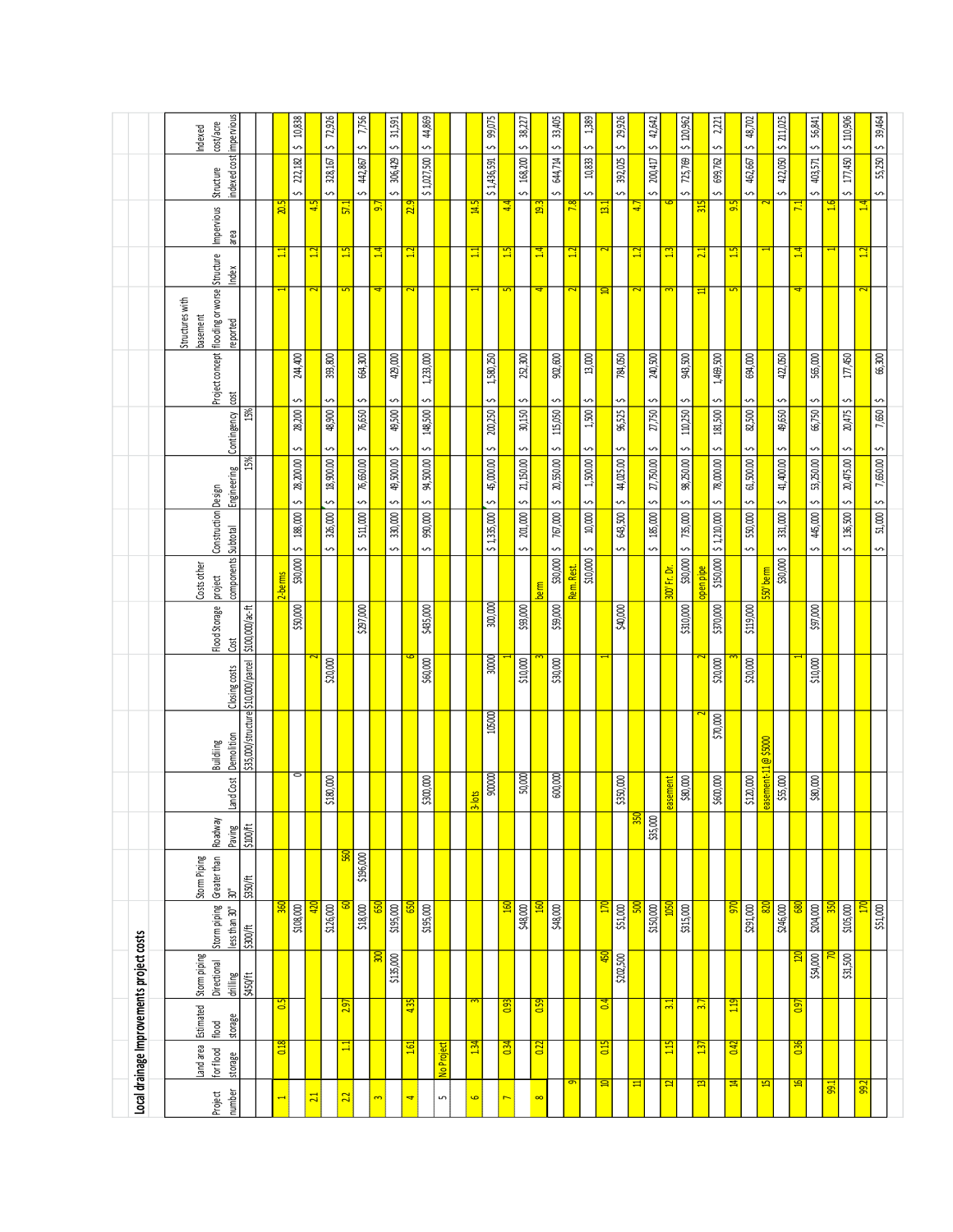|                          |                          | Downers Grove Stormwater Improvement Matrix                         |                                    |                            |                                       |      |              |                         |                        |                          |                                                       |            |                                 |                                    |                   |
|--------------------------|--------------------------|---------------------------------------------------------------------|------------------------------------|----------------------------|---------------------------------------|------|--------------|-------------------------|------------------------|--------------------------|-------------------------------------------------------|------------|---------------------------------|------------------------------------|-------------------|
|                          |                          |                                                                     |                                    |                            |                                       |      |              |                         |                        |                          |                                                       |            |                                 |                                    |                   |
| Site                     | Part                     | Service Area<br>(acres)                                             | Service Area in<br>Village (acres) | Impervious<br>Area (Acres) | Impervious Area<br>in Village (Acres) | 3    | % Impervious | 10-yr Discharge<br>(CS) | 2-yr Discharge<br>(CS) | Outflow Type<br>Existing | Existing Outflow   Percent of 10-yr<br>Capacity (CFS) | Demand Met | Percent of 2-yr<br>Capacity Met | Storage (Acre-Ft)<br>Existing LPDA | Lag Time<br>(min) |
| $\overline{\phantom{0}}$ | $\overline{\phantom{0}}$ | 42.8                                                                |                                    | 20.5                       |                                       | 90.3 | 48%          | 29.3                    | 18.6                   | Pipe                     | 42.7                                                  | 146%       | 230%                            | 0.0                                | $\Xi$             |
| $\sim$                   |                          | 10.2                                                                |                                    | 45                         |                                       | 85.5 | 4%           | 7.3                     | 4.6                    | Channel                  |                                                       |            |                                 | 62                                 | 2                 |
|                          | 2                        | 181.2                                                               |                                    | 51                         |                                       | 85.4 | 31%          | 63.7                    | 38.0                   | Culvert                  | 58.1                                                  | 91%        | 153%                            | $\rm ^{\circ}$                     | 249               |
| 3                        |                          | 23.0                                                                |                                    | 9.7                        |                                       | 87.6 | 42%          | 17.2                    | 10.7                   | D/W culvert              | 2.6                                                   | 15%        | 24%                             | $\frac{9}{11}$                     | 78                |
| 4                        |                          | 43.7                                                                |                                    | 2.9                        |                                       | 90.4 | 52%          | 30.4                    | 19.4                   | Pipe                     | 26.4                                                  | 87%        | 136%                            | 2.3                                | $\approx$         |
| ص                        |                          | 36.0                                                                |                                    | 14.5                       |                                       | 87.3 | 40%          | 19.5                    | 12.0                   | Pipe                     | 11.6                                                  | 59%        | 96%                             | $\frac{4}{\sqrt{2}}$               | 148               |
| $\overline{ }$           |                          | 20.2                                                                |                                    | 44                         |                                       | 85.2 | $2\%$        | 11.8                    | $6.8\,$                | Pipe/culvert             | 12.2                                                  | 103%       | 179%                            | $\frac{9}{2}$                      | 57                |
| $\infty$                 |                          | 97.8                                                                |                                    | 93                         |                                       | 84.1 | 20%          | 31.7                    | 18.2                   | Pipe                     | 19.2                                                  | 61%        | 106%                            | 57.9                               | 249               |
| 9                        |                          | 21.8                                                                |                                    | 7.8                        |                                       | 84.8 | 36%          | 12.6                    | 7.5                    | Pipe                     | 10.0                                                  | 79%        | 133%                            | $\frac{4}{\sqrt{2}}$               | 114               |
| a                        |                          | 26.9                                                                |                                    | $\overline{3}1$            |                                       | 88.2 | 49%          | 16.7                    | 10.5                   | Pipe                     | 14.1                                                  | 85%        | 135%                            | 3.2                                | 127               |
| ਜ਼                       |                          | 10.2                                                                |                                    | 47                         |                                       | 88.9 | 46%          | 9.9                     | 41                     | Pipe                     | 2.0                                                   | 30%        | 49%                             | 0.0                                | 118               |
| Ω                        |                          | 15.5                                                                |                                    | G.O                        |                                       | 87.3 | 39%          | 84                      | 5.0                    | None                     | 0.0                                                   | X          | 8 <sup>o</sup>                  | 61                                 | 32                |
| 4                        |                          | 31.0                                                                |                                    | 9.5                        |                                       | 85.9 | 30%          | 17.4                    | 10.4                   | Pipe                     | 3.8                                                   | 22%        | 37%                             | 0.4                                | $\overline{a}$    |
| 15                       |                          | 5.8                                                                 |                                    | 2.0                        |                                       | 87.0 | 34%          | 4.4                     | 2.7                    | sheetflow                | $\circ$                                               | X          | Ò,                              | 0.0                                | Z                 |
| βĻ                       |                          | 45.5                                                                | 18.3                               | 14.3                       | $\overline{11}$                       | 85.6 | 31%          | 20.3                    | 121                    | Pipe                     | 15.4                                                  | 76%        | 127%                            | 0.0                                | g                 |
| க                        |                          | 5.6                                                                 |                                    | 1.6                        |                                       | 90.2 | 28%          | 4.8                     | 3.0                    | sink                     | $\circ$                                               | జ          | Ò,                              | $\frac{4}{\sqrt{2}}$               | 꾽                 |
|                          | 2                        | 3.6                                                                 |                                    | 14                         |                                       | 89.8 | 39%          | $\Xi$                   | $\overline{0}$         | sink                     | $\circ$                                               | జ          | 8 <sup>o</sup>                  | $\frac{4}{\sqrt{2}}$               | 58                |
|                          |                          |                                                                     |                                    |                            |                                       |      |              |                         |                        |                          |                                                       |            |                                 |                                    |                   |
|                          |                          |                                                                     |                                    |                            |                                       |      |              |                         |                        |                          |                                                       |            |                                 |                                    |                   |
| FP Site                  | Area (Acres)             | Total Watershed   Watersehd Area   Impervious Area<br>in DG (Acres) | in DG (Acres)                      | flow (CFS)<br>100-year     | 100-Year Flow<br>Location             |      |              |                         |                        |                          |                                                       |            |                                 |                                    |                   |
| F <sub>2</sub>           | PQQ                      | 469                                                                 | $\mathfrak{g}$                     | 680                        | Culvert under RR                      |      |              |                         |                        |                          |                                                       |            |                                 |                                    |                   |
| FP-2                     | 1945                     | $\frac{8}{2}$                                                       | 268                                | 643.0                      | Hill St/Grand Ave                     |      |              |                         |                        |                          |                                                       |            |                                 |                                    |                   |
| FP-3                     | 1495                     | 350                                                                 | 125                                |                            |                                       |      |              |                         |                        |                          |                                                       |            |                                 |                                    |                   |
| 13                       | 2063                     | 918                                                                 | 315                                | 643.0                      | Hill St/Grand Ave                     |      |              |                         |                        |                          |                                                       |            |                                 |                                    |                   |